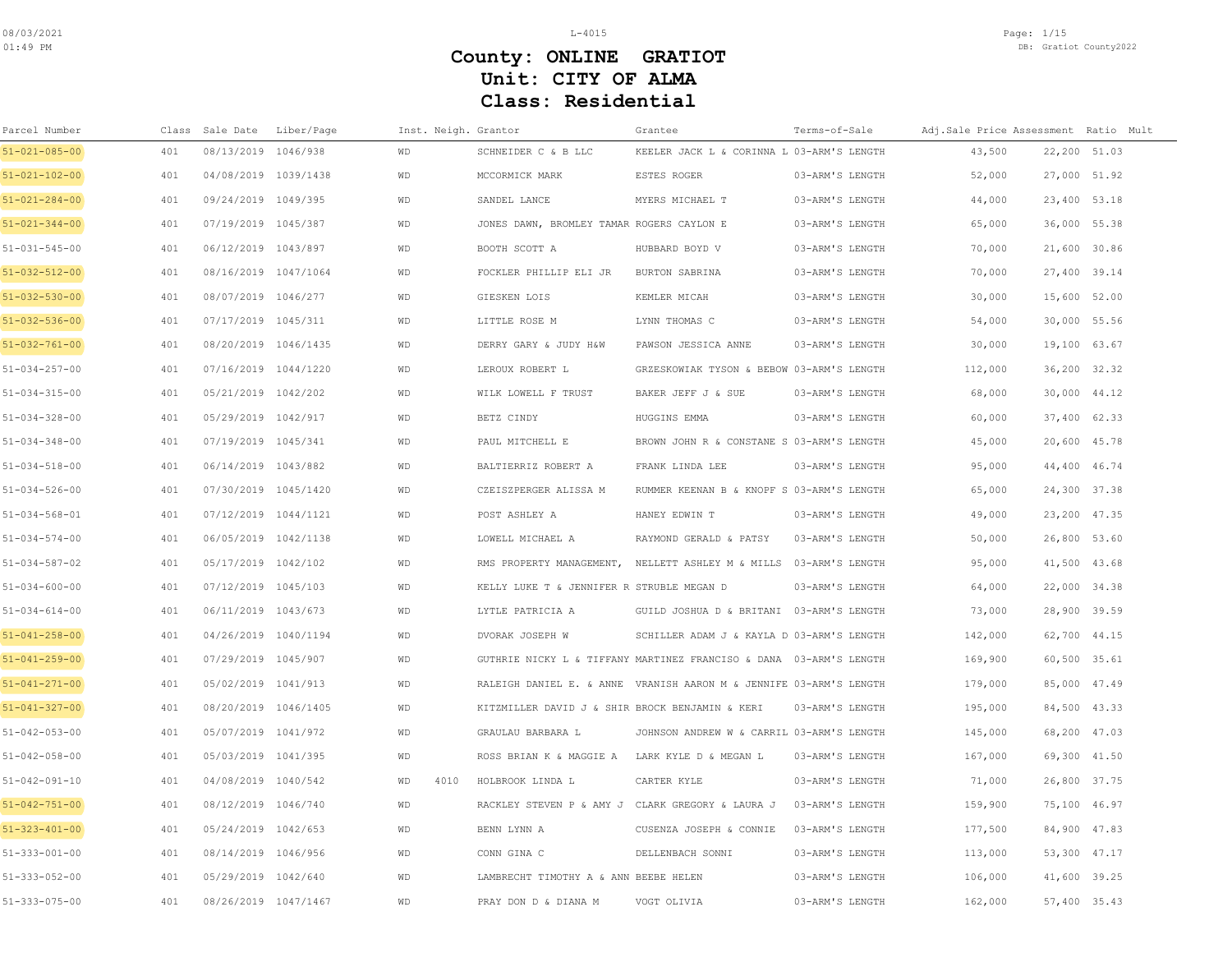| Parcel Number         | Class | Sale Date            | Liber/Page | Inst. Neigh. Grantor |                                              | Grantee                                                             | Terms-of-Sale   | Adj.Sale Price Assessment Ratio Mult |               |  |
|-----------------------|-------|----------------------|------------|----------------------|----------------------------------------------|---------------------------------------------------------------------|-----------------|--------------------------------------|---------------|--|
| $51 - 333 - 288 - 00$ | 401   | 04/15/2019 1040/373  |            | <b>WD</b>            | LAMBRECHT TIM & ANNE                         | CLINE REBECCA                                                       | 03-ARM'S LENGTH | 89,950                               | 43,500 48.36  |  |
| $51 - 333 - 306 - 00$ | 401   | 05/16/2019 1042/120  |            | <b>WD</b>            | ZIMMERMAN GARY L & JUDY M LETSCHE RACHEL     |                                                                     | 03-ARM'S LENGTH | 94,400                               | 31,400 33.26  |  |
| $51 - 333 - 804 - 00$ | 401   | 07/02/2019 1045/613  |            | <b>WD</b>            | CHAPMAN CHARLES CLAYTON                      | SHUNK RAEDENE R & SHUNK K 03-ARM'S LENGTH                           |                 | 77,000                               | 39,200 50.91  |  |
| $51 - 334 - 274 - 00$ | 401   | 08/09/2019 1046/496  |            | <b>WD</b>            |                                              | TREVINO ALDJANDRO & SARA MASSAWAY SUSAN L & WALLAC 03-ARM'S LENGTH  |                 | 129,500                              | 58,000 44.79  |  |
| $51 - 334 - 531 - 00$ | 401   | 06/07/2019 1043/591  |            | <b>WD</b>            | HARGRAVES SAMUEL II                          | MCDONALD MITCHELL & KARLE 03-ARM'S LENGTH                           |                 | 233,400                              | 146,800 62.90 |  |
| $51 - 334 - 532 - 00$ | 401   | 05/30/2019 1042/953  |            | <b>WD</b>            | HUDECZ TIMOTHY & LISA                        | SIMMONS CARL BENJAMIN                                               | 03-ARM'S LENGTH | 170,000                              | 105,800 62.24 |  |
| $51 - 342 - 778 - 00$ | 401   | 06/13/2019 1043/617  |            | WD                   | SEWARD ROGER D                               | ORLOWSKI SAMUEAL W                                                  | 03-ARM'S LENGTH | 100,000                              | 41,700 41.70  |  |
| $51 - 342 - 813 - 00$ | 401   | 07/25/2019 1045/653  |            | <b>WD</b>            | SULLIVAN KAYLEE S                            | <b>BISHOP HEATHER</b>                                               | 03-ARM'S LENGTH | 46,000                               | 20,200 43.91  |  |
| $51 - 342 - 847 - 00$ | 401   | 07/26/2019 1045/629  |            | WD                   | KAAFARANI DIANNA                             | DEITRICH ARICA D                                                    | 03-ARM'S LENGTH | 77,000                               | 32,500 42.21  |  |
| $51 - 343 - 006 - 00$ | 401   | 04/18/2019 1040/464  |            | WD                   | PETERSON DEAN A                              | SOLOMAN JOSHUA                                                      | 03-ARM'S LENGTH | 58,000                               | 31,400 54.14  |  |
| $51 - 343 - 043 - 00$ | 401   | 04/12/2019 1040/390  |            | WD                   | BLUHM JENNIFER & DAVID C STEVENS THOMAS      |                                                                     | 03-ARM'S LENGTH | 104,900                              | 32,300 30.79  |  |
| $51 - 343 - 049 - 10$ | 401   | 07/25/2019 1045/641  |            | WD                   | LOVE ANNE                                    | BUCHANAN JUDITH                                                     | 03-ARM'S LENGTH | 122,500                              | 40,900 33.39  |  |
| $51 - 343 - 052 - 00$ | 401   | 05/30/2019 1042/1321 |            | <b>WD</b>            | DECKER TIMOTHY                               | HANSON MEG E                                                        | 03-ARM'S LENGTH | 76,000                               | 29,900 39.34  |  |
| $51 - 343 - 062 - 00$ | 401   | 07/05/2019 1044/621  |            | WD                   | LOPEZ-ISNARDI C SANDY                        | RATH TIMOTHY                                                        | 03-ARM'S LENGTH | 100,000                              | 44,300 44.30  |  |
| $51 - 343 - 069 - 00$ | 401   | 07/17/2019 1045/328  |            | <b>WD</b>            | ELDRIDGE GEORGE R                            | GROSSETT DEBORAH                                                    | 03-ARM'S LENGTH | 36,500                               | 23,400 64.11  |  |
| $51 - 343 - 078 - 00$ | 401   | 09/23/2019 1049/232  |            | WD                   | MARTIN PETER                                 | BURKETT BRIAN                                                       | 03-ARM'S LENGTH | 99,900                               | 50,300 50.35  |  |
| $51 - 343 - 092 - 00$ | 401   | 04/25/2019 1041/515  |            | WD                   | GAY EVELYN R                                 | HACHET GREGORY & PAMELA                                             | 03-ARM'S LENGTH | 85,000                               | 49,300 58.00  |  |
| $51 - 343 - 769 - 00$ | 401   | 04/15/2019 1040/292  |            | <b>WD</b>            | RESURRECTION LIFE CHURCH MEHL PHILLIP A      |                                                                     | 03-ARM'S LENGTH | 73,000                               | 33,800 46.30  |  |
| $51 - 343 - 773 - 00$ | 401   | 09/06/2019 1048/97   |            | <b>WD</b>            | SCHICK JOSH R & SABRINA M CUTHRELL TIFFANY A |                                                                     | 03-ARM'S LENGTH | 57,820                               | 32,200 55.69  |  |
| $51 - 343 - 789 - 00$ | 401   | 07/02/2019 1044/506  |            | WD                   | FISH DARREN D                                | LARSON JAMES & SARAH KASA 03-ARM'S LENGTH                           |                 | 174,900                              | 55,500 31.73  |  |
| $51 - 344 - 004 - 00$ | 401   | 06/13/2019 1043/1076 |            | WD                   | KING DALE C & JUDY A                         | JANKOWSKI JOSHUA A & SARA 03-ARM'S LENGTH                           |                 | 83,500                               | 35,300 42.28  |  |
| $51 - 344 - 008 - 00$ | 401   | 05/17/2019 1042/144  |            | <b>WD</b>            | DANCER RANDY & RODYS                         | SLOVAK LINDA S                                                      | 03-ARM'S LENGTH | 97,500                               | 48,800 50.05  |  |
| $51 - 344 - 036 - 00$ | 401   | 07/08/2019 1044/699  |            | <b>WD</b>            | KASABIAN-LARSON SARAH                        | TERWILLIGER SAMANTHA                                                | 03-ARM'S LENGTH | 129,500                              | 49,800 38.46  |  |
| $51 - 344 - 037 - 00$ | 401   | 07/22/2019 1046/836  |            | <b>WD</b>            | BABA CRYSTAL ANN                             | MAYES LISA M                                                        | 03-ARM'S LENGTH | 138,000                              | 49,700 36.01  |  |
| $51 - 344 - 046 - 00$ | 401   | 06/11/2019 1043/1251 |            | <b>WD</b>            |                                              | FALL ROBERT J & MEGGIN M DEMORAY NICHOLAS J & NICO 03-ARM'S LENGTH  |                 | 168,500                              | 104,800 62.20 |  |
| $51 - 344 - 070 - 00$ | 401   | 04/10/2019 1039/1424 |            | <b>WD</b>            | NEAR LISA                                    | W.C.P.L., INC                                                       | 03-ARM'S LENGTH | 82,000                               | 25,800 31.46  |  |
| $51 - 344 - 099 - 00$ | 401   | 09/20/2019 1048/1394 |            | <b>WD</b>            |                                              | CLARK GREGORY M & LAURA J GILES CALOB J & WISER MEG 03-ARM'S LENGTH |                 | 122,000                              | 53,700 44.02  |  |
| $51 - 344 - 266 - 00$ | 401   | 06/11/2019 1043/1105 |            | WD                   | NYMAN ARLENE                                 | FALL ROBERT & MEGGIN                                                | 03-ARM'S LENGTH | 125,250                              | 65,200 52.06  |  |
| $51 - 344 - 325 - 00$ | 401   | 07/09/2019 1044/991  |            | <b>WD</b>            | CRIMIN TOBY & COLLEEN M                      | GREEN RONDA                                                         | 03-ARM'S LENGTH | 75,000                               | 42,800 57.07  |  |
| $51 - 344 - 358 - 00$ | 401   | 06/17/2019 1043/989  |            | <b>WD</b>            | LAMBERT BENJAMIN C                           | KING RICKEY E                                                       | 03-ARM'S LENGTH | 89,000                               | 36,000 40.45  |  |
| $51 - 344 - 522 - 00$ | 401   | 08/01/2019 1046/436  |            | <b>WD</b>            | GEMINI CAPITAL MANAGEMENT CDH VENTURES, LLC  |                                                                     | 03-ARM'S LENGTH | 115,000                              | 64,100 55.74  |  |
| $51 - 344 - 532 - 00$ | 401   | 06/18/2019 1043/950  |            | WD                   | MARTIN KATHLEEN                              | HOGG KAREN ELIZABETH                                                | 03-ARM'S LENGTH | 119,900                              | 49,300 41.12  |  |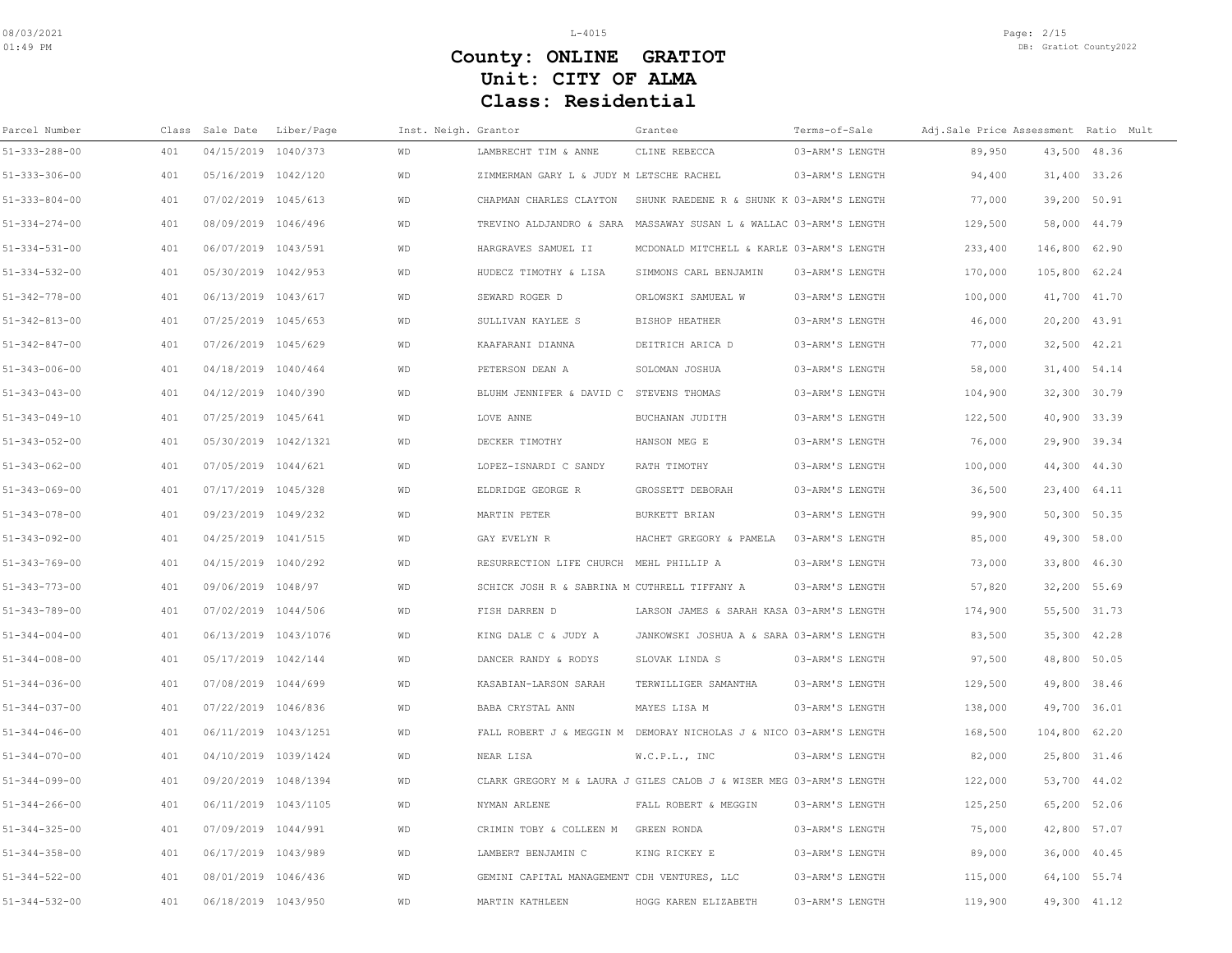| Parcel Number                  |     | Class Sale Date      | Liber/Page   | Inst. Neigh. Grantor |                                              | Grantee                                                             | Terms-of-Sale   | Adj.Sale Price Assessment Ratio Mult |               |                                      |
|--------------------------------|-----|----------------------|--------------|----------------------|----------------------------------------------|---------------------------------------------------------------------|-----------------|--------------------------------------|---------------|--------------------------------------|
| $51 - 344 - 536 - 00$          | 401 | 07/31/2019 1045/1161 |              | WD                   | MCCRACKEN DENISE                             | JONES DIANNE B                                                      | 03-ARM'S LENGTH | 105,000                              | 50,000 47.62  |                                      |
| $51 - 344 - 537 - 00$          | 401 | 08/05/2019 1046/57   |              | WD                   | MCNEILL DIANE                                | COOK DOUG                                                           | 03-ARM'S LENGTH | 64,900                               | 40,000 61.63  |                                      |
| $51 - 354 - 786 - 00$          | 401 | 07/31/2019 1045/1188 |              | WD                   |                                              | GARCIA ADISLADO & AMADA H VERSTREATE PHILLIP & DANI 03-ARM'S LENGTH |                 | 75,000                               | 25,200 33.60  |                                      |
| Totals 04/01/2019 - 09/30/2019 |     |                      | Conventional |                      |                                              |                                                                     |                 | 67                                   |               | 6, 617, 620 3, 009, 800 45.48 1.0000 |
| $51 - 010 - 148 - 00$          | 401 | 02/14/2020 1056/504  |              | WD                   |                                              | BLANSHAN CURT D & TARYN L WILHELM CODY E & LEE ANN 03-ARM'S LENGTH  |                 | 179,000                              | 71,900 40.17  |                                      |
| $51 - 021 - 265 - 00$          | 401 | 10/11/2019 1050/844  |              | WD                   | ADMIRE SHERIDAN                              | LALK TANJA                                                          | 03-ARM'S LENGTH | 78,700                               | 40,500 51.46  |                                      |
| $51 - 021 - 309 - 00$          | 401 | 11/27/2019 1052/1238 |              | WD                   | ZANK RICHARD & PAUL, NORKO MEAD, LLC         |                                                                     | 03-ARM'S LENGTH | 34,000                               | 22,600 66.47  |                                      |
| $51 - 021 - 313 - 00$          | 401 | 11/13/2019 1051/646  |              | T.C                  | WILSON SCOTT & NICOLE                        | RYCKMAN DANIELLE SUE                                                | 03-ARM'S LENGTH | 44,000                               | 20,700 47.05  |                                      |
| $51 - 031 - 515 - 00$          | 401 | 10/16/2019 1050/1117 |              | <b>WD</b>            | ANGUIANO ESMERALDA                           | MESSINA MICHAEL                                                     | 03-ARM'S LENGTH | 76,000                               | 22,800 30.00  |                                      |
| $51 - 031 - 545 - 10$          | 401 | 01/29/2020 1055/954  |              | WD                   | LUCAS CANDY                                  | MAREK THOMAS & TAMI                                                 | 03-ARM'S LENGTH | 94,900                               | 28,000 29.50  |                                      |
| $51 - 031 - 613 - 00$          | 401 | 10/11/2019 1050/271  |              | <b>WD</b>            | BETTS DAVID B & BETTS KAT SMITH MATTHEW GENE |                                                                     | 03-ARM'S LENGTH | 73,900                               | 31,600 42.76  |                                      |
| $51 - 031 - 617 - 00$          | 401 | 01/06/2020 1054/568  |              | <b>WD</b>            | VANLIEW RONALD J                             | PRATT JAMES L                                                       | 03-ARM'S LENGTH | 75,000                               | 32,500 43.33  |                                      |
| $51 - 031 - 756 - 00$          | 401 | 03/17/2020 1057/934  |              | WD                   | STELLOW JOHN & REBECCA                       | EDMONDSON JEREMY P & CHUR 03-ARM'S LENGTH                           |                 | 71,000                               | 20,800 29.30  |                                      |
| $51 - 032 - 810 - 00$          | 401 | 02/12/2020 1056/630  |              | WD                   | WRISLEY WILLIAM D & WRIGH CHAFFIN ALYSSA     |                                                                     | 03-ARM'S LENGTH | 47,000                               | 21,300 45.32  |                                      |
| $51 - 033 - 036 - 00$          | 401 | 11/04/2019 1051/1331 |              | WD                   |                                              | MYERS JAMEY LEE & FRITCHE SILVERTHORN ANDREW & COUR 03-ARM'S LENGTH |                 | 113,000                              | 54,700 48.41  |                                      |
| $51 - 034 - 043 - 10$          | 401 | 10/18/2019 1050/908  |              | WD                   | KAUFMAN RICHARD & ROSEMAR MEHL PHILIP A      |                                                                     | 03-ARM'S LENGTH | 74,000                               | 42,100 56.89  |                                      |
| $51 - 034 - 275 - 00$          | 401 | 01/24/2020 1055/791  |              | <b>WD</b>            | CREVIA DAVID                                 | BENDON CANDY MAE                                                    | 03-ARM'S LENGTH | 80,000                               | 38,200 47.75  |                                      |
| $51 - 034 - 357 - 00$          | 401 | 03/13/2020 1057/684  |              | WD                   | GOLDING EDWARD G JR &                        | BAARS MARK                                                          | 03-ARM'S LENGTH | 78,000                               | 35,800 45.90  |                                      |
| $51 - 041 - 288 - 00$          | 401 | 12/20/2019 1054/832  |              | WD                   | SCHNETZLER CHARLES H & JO DAYMON DAVID LEE   |                                                                     | 03-ARM'S LENGTH | 200,000                              | 92,700 46.35  |                                      |
| $51 - 041 - 506 - 00$          | 401 | 11/08/2019 1051/1275 |              | WD                   | ROACH ROY                                    | RADAZ WENDY D                                                       | 03-ARM'S LENGTH | 140,000                              | 65,900 47.07  |                                      |
| $51 - 042 - 077 - 00$          | 401 | 12/11/2019 1053/428  |              | WD                   |                                              | BUSH DAVIE K & KATHERINE KAISER LUKE & STOWELL MEG 03-ARM'S LENGTH  |                 | 150,000                              | 49,500 33.00  |                                      |
| $51 - 042 - 316 - 00$          | 401 | 03/23/2020 1057/1360 |              | WD                   |                                              | ABBEY SHAY & BETZER JILLI HAYES MARYLYNN & LICINA D 03-ARM'S LENGTH |                 | 114,000                              | 40,500 35.53  |                                      |
| $51 - 042 - 759 - 00$          | 401 | 10/25/2019 1050/1346 |              | WD                   | ANDERSON GARTH & SUSAN                       | STRONG SHAWN KATHLEEN & T 03-ARM'S LENGTH                           |                 | 162,900                              | 67,700 41.56  |                                      |
| $51 - 333 - 027 - 00$          | 401 | 12/06/2019 1053/485  |              | WD                   | CIURLINO JOSEPH                              | RICCO MICHAEL                                                       | 03-ARM'S LENGTH | 115,500                              | 46,500 40.26  |                                      |
| $51 - 333 - 072 - 00$          | 401 | 03/31/2020 1058/7    |              | WD                   | SMITH KEVIN J REV TRUST                      | BRADY ROBERT                                                        | 03-ARM'S LENGTH | 146,250                              | 75,900 51.90  |                                      |
| $51 - 333 - 082 - 00$          | 401 | 12/04/2019 1053/772  |              | WD                   | PEREZ JOHN J & JANET L                       | THIBERT NATHAN & JODI                                               | 03-ARM'S LENGTH | 120,000                              | 54,200 45.17  |                                      |
| $51 - 333 - 252 - 00$          | 401 | 12/06/2019 1053/180  |              | WD                   | BUDGE WILLIAM & EILEEN                       | BENDELE KEVIN & MICHELLE 03-ARM'S LENGTH                            |                 | 112,000                              | 70,500 62.95  |                                      |
| $51 - 333 - 330 - 00$          | 401 | 03/02/2020 1056/1440 |              | <b>WD</b>            | BAKER ROGER L & LADONNA R O'CONNOR PATRICK K |                                                                     | 03-ARM'S LENGTH | 70,000                               | 34,800 49.71  |                                      |
| $51 - 333 - 788 - 00$          | 401 | 12/17/2019 1053/916  |              | WD                   | LONEY PAUL & TERESA                          | TERRIAN CODY & STEPHANIE 03-ARM'S LENGTH                            |                 | 154,000                              | 71,200 46.23  |                                      |
| $51 - 334 - 257 - 00$          | 401 | 11/15/2019 1051/1427 |              | WD                   |                                              | FREELAND THOMAS M & THERE PEACE JOHN W SR REV TRUST 03-ARM'S LENGTH |                 | 170,000                              | 73,300 43.12  |                                      |
| $51 - 334 - 258 - 00$          | 401 | 03/25/2020 1058/172  |              | WD                   |                                              | NAVARRE JAMES & SHARON TR KRAFT-STRONG MARK J & BRA 03-ARM'S LENGTH |                 | 245,000                              | 117,400 47.92 |                                      |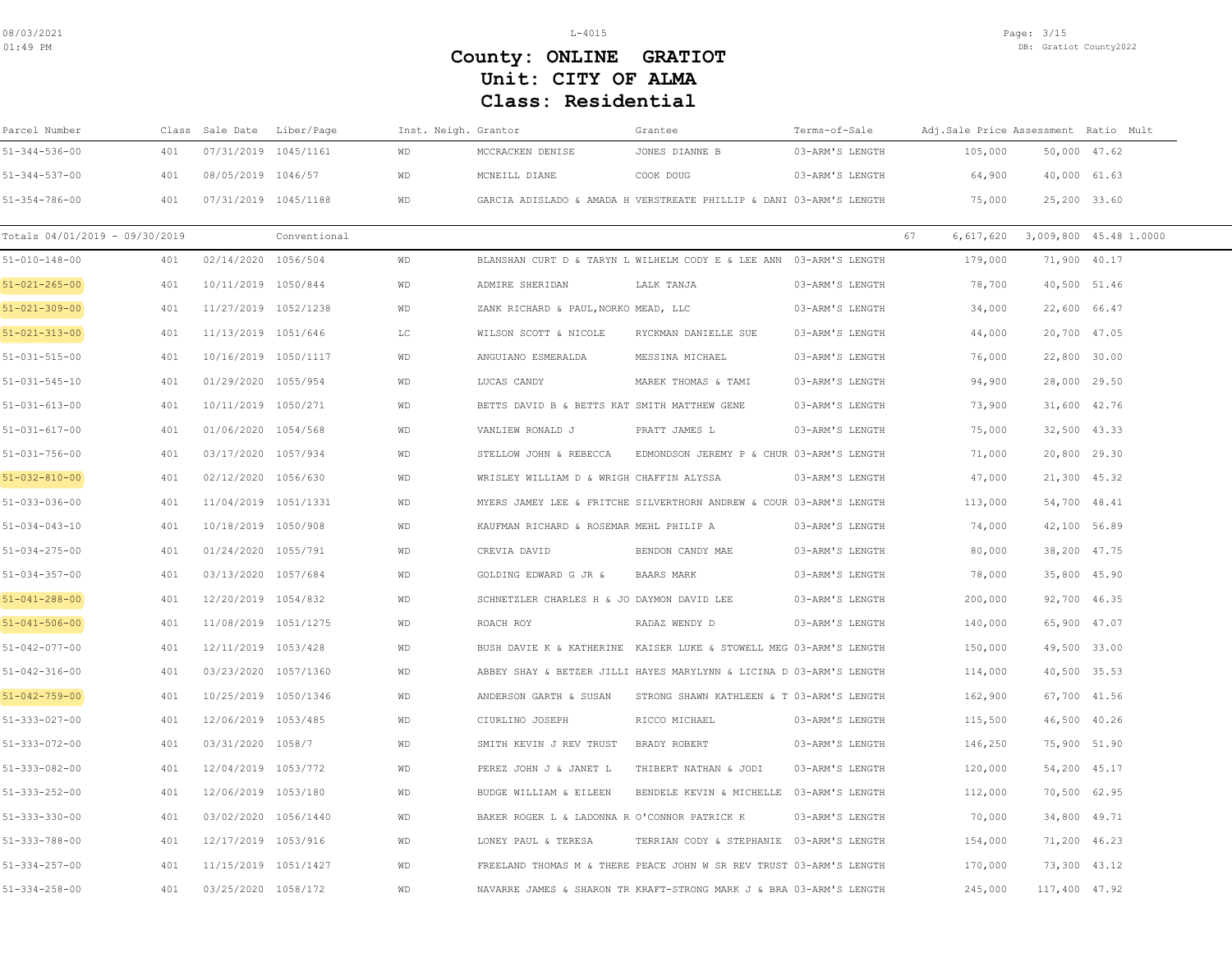| Parcel Number                                 |     | Class Sale Date      | Liber/Page   | Inst. Neigh. Grantor |                                                  | Grantee                                   | Terms-of-Sale   | Adj.Sale Price Assessment Ratio Mult |               |                                        |
|-----------------------------------------------|-----|----------------------|--------------|----------------------|--------------------------------------------------|-------------------------------------------|-----------------|--------------------------------------|---------------|----------------------------------------|
| $51 - 334 - 510 - 00$                         | 401 | 02/28/2020 1057/389  |              | <b>WD</b>            | HICKERSON HELEN L REVOC L BROWN AMBER & GARY     |                                           | 03-ARM'S LENGTH | 193,000                              | 100,600 52.12 |                                        |
| $51 - 334 - 751 - 00$                         | 402 | 12/05/2019 1052/1460 |              | WD                   | GRACE RICHARD & MARY                             | NANNAN MANJIT & AMRINDER                  | 03-ARM'S LENGTH | 70,000                               | 23,700 33.86  |                                        |
| $51 - 343 - 028 - 00$                         | 401 | 11/08/2019 1051/1125 |              | WD                   | HONIG BARBARA J                                  | BRADLEY EVELYN K                          | 03-ARM'S LENGTH | 111,000                              | 48,900 44.05  |                                        |
| $51 - 343 - 038 - 00$                         | 401 | 03/02/2020 1056/1453 |              | <b>WD</b>            | NARDI SERGIO                                     | O'CONNOR PATRICK K                        | 03-ARM'S LENGTH | 65,000                               | 36,000 55.38  |                                        |
| $51 - 343 - 040 - 00$                         | 401 | 01/02/2020 1054/417  |              | WD                   | ACKER KYLE R                                     | LOSEY HEATHER A DODD                      | 03-ARM'S LENGTH | 75,000                               | 28,300 37.73  |                                        |
| $51 - 343 - 127 - 00$                         | 401 | 03/20/2020 1058/     |              | WD                   | MAYES ROBERT & CAROL                             | HUBBLE AARBON & TRACIE                    | 03-ARM'S LENGTH | 83,000                               | 41,300 49.76  |                                        |
| $51 - 344 - 017 - 00$                         | 401 | 01/02/2020 1054/716  |              | WD                   | CRAMPTON BARBARA J                               | FREED ELOISE M                            | 03-ARM'S LENGTH | 153,000                              | 71,700 46.86  |                                        |
| $51 - 344 - 039 - 00$                         | 401 | 03/27/2020 1058/357  |              | WD                   | RAMON ANTHONY & GRETCHEN                         | LALONDE SARAH K & LAWRENC 03-ARM'S LENGTH |                 | 166,000                              | 67,800 40.84  |                                        |
| $51 - 344 - 040 - 00$                         | 401 | 10/30/2019 1051/133  |              | <b>WD</b>            | BORGMAN KENNETH L & MONIC ORTIZ ANDREW R         |                                           | 03-ARM'S LENGTH | 121,000                              | 59,500 49.17  |                                        |
| $51 - 344 - 110 - 00$                         | 401 | 01/29/2020 1055/1469 |              | WD                   | LUCAS JOEL R                                     | MENZEL ANTHONY & GILDEA B 03-ARM'S LENGTH |                 | 99,900                               | 37,700 37.74  |                                        |
| $51 - 344 - 289 - 00$                         | 401 | 11/22/2019 1052/680  |              | WD                   | JUSTIN-EVANS MARY ANNE                           | SHOCK ANTHONY J, SR                       | 03-ARM'S LENGTH | 111,500                              | 50,400 45.20  |                                        |
| $51 - 344 - 306 - 00$                         | 401 | 11/05/2019 1051/1320 |              | <b>WD</b>            | PATTERSON ANTHONY J                              | STEHOUWER BENJAMIN                        | 03-ARM'S LENGTH | 77,500                               | 37,700 48.65  |                                        |
| $51 - 344 - 322 - 00$                         | 401 | 11/15/2019 1051/1410 |              | WD                   | STUPICA AARON & BRANDI S                         | SMITH TRAVIS S & GABRIELL 03-ARM'S LENGTH |                 | 118,000                              | 34,700 29.41  |                                        |
| $51 - 344 - 339 - 00$                         | 401 | 12/13/2019 1054/468  |              | WD                   | HEDRICK JEFF & KATHRYN                           | DUNLAP KYLE J                             | 03-ARM'S LENGTH | 151,000                              |               | 62,300 41.26                           |
| $51 - 344 - 564 - 00$                         | 401 | 11/09/2019 1051/1138 |              | <b>WD</b>            | BUTCHER GREGORY M                                | FALOR TRACY L                             | 03-ARM'S LENGTH | 162,000                              | 78,600 48.52  |                                        |
| $51 - 352 - 761 - 00$                         | 401 | 02/04/2020 1055/1240 |              | WD                   | PAVLIK JOHN C & DIANE D                          | PRIETO JONATHAN & JESSICA 03-ARM'S LENGTH |                 | 42,000                               | 15,500 36.90  |                                        |
| $51 - 353 - 004 - 00$<br>+ Pcls 51-353-010-00 | 401 | 12/27/2019 1053/1416 |              | WD                   | BRANDON THOMAS N & BRENDA GREER KIM B & CARMEN C |                                           | 03-ARM'S LENGTH | 138,500                              | 44,300 31.99  |                                        |
| $51 - 354 - 034 - 00$                         | 401 | 11/15/2019 1051/1393 |              | WD                   | CRAMER KIM & CHERYL                              | BROWNE THOMAS D F                         | 03-ARM'S LENGTH | 65,000                               | 26,100 40.15  |                                        |
| $51 - 354 - 039 - 00$                         | 401 | 03/09/2020 1057/401  |              | WD                   | TEETER RUSSELL D                                 | BUSH ROBERTA                              | 03-ARM'S LENGTH | 33,000                               | 12,000 36.36  |                                        |
| $51 - 354 - 041 - 00$                         | 401 | 12/20/2019 1054/29   |              | <b>WD</b>            | WILSON SANDRA J                                  | VOGEL GLADYS S                            | 03-ARM'S LENGTH | 67,000                               | 31,000 46.27  |                                        |
| $51 - 354 - 057 - 00$                         | 401 | 11/25/2019 1052/845  |              | WD                   | TERRIAN CODY T & RIGLEY S RODRIGUEZ LORETTA L    |                                           | 03-ARM'S LENGTH | 82,500                               | 29,900 36.24  |                                        |
| $51 - 354 - 261 - 00$                         | 401 | 03/02/2020 1056/1489 |              | MLC                  | ATWELL ROBERT C                                  | BREECHER AUTUMN & KAYLA                   | 03-ARM'S LENGTH | 45,000                               | 20,700 46.00  |                                        |
| $51 - 354 - 302 - 00$                         | 401 | 10/10/2019 1050/257  |              | <b>WD</b>            | TUCKER DOLORES                                   | GLENNIE THOMAS F                          | 03-ARM'S LENGTH | 87,500                               | 33,900 38.74  |                                        |
| $51 - 354 - 319 - 00$                         | 401 | 10/11/2019 1050/635  |              | WD                   | SAUNDERS D, CADENA C & FR WHITNEY DAVID A, JR    |                                           | 03-ARM'S LENGTH | 80,000                               | 31,500 39.38  |                                        |
| $51 - 354 - 324 - 00$                         | 401 | 10/25/2019 1050/1273 |              | <b>WD</b>            | WING SHAWN T                                     | HOPKINS DANIEL                            | 03-ARM'S LENGTH | 99,000                               | 35,700 36.06  |                                        |
| $51 - 354 - 342 - 00$                         | 401 | 02/24/2020 1056/924  |              | <b>WD</b>            | PEAK SARAH L                                     | ABBEY SHAY & BETZER JILLI 03-ARM'S LENGTH |                 | 37,000                               | 22,100 59.73  |                                        |
| Totals 10/01/2019 - 03/31/2020                |     |                      | Conventional |                      |                                                  |                                           |                 | 53<br>5,551,550                      |               | 2,425,500 43.69 1.0000                 |
| Totals 04/01/2019 - 03/31/2020                |     |                      | Conventional |                      |                                                  |                                           |                 | 120                                  |               | 12, 169, 170 5, 435, 300 44. 66 1.0000 |
|                                               |     |                      |              |                      |                                                  |                                           |                 |                                      |               |                                        |

\*\*\* \*\*\* Statistics for this group (120 in sample) \*\*\* \*\*\*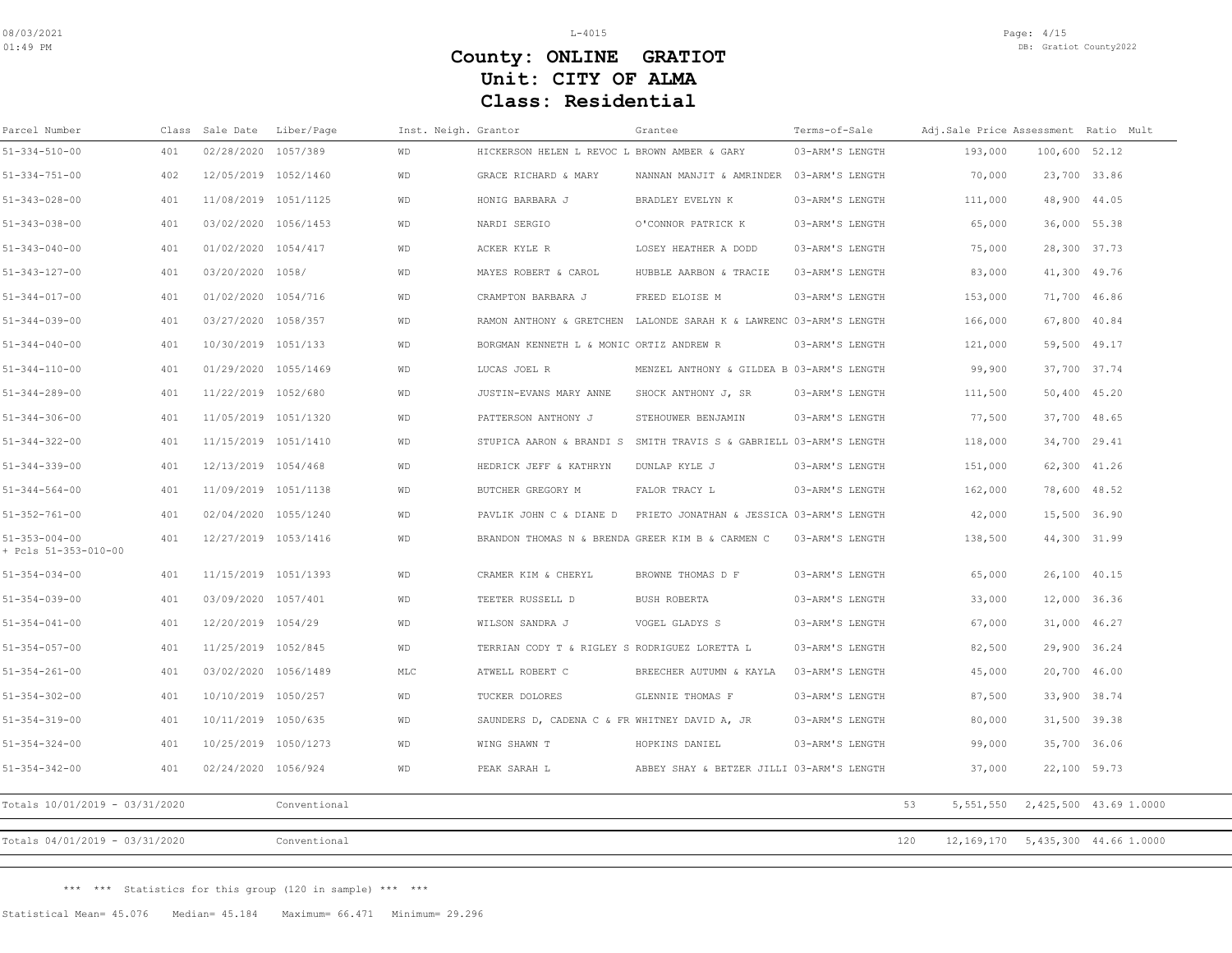# **Class: Residential Unit: CITY OF ALMA County: ONLINE GRATIOT**

| Parcel Number<br>Class Sale Date Liber/Page                       |  |     | Inst. Neigh. Grantor                    | Grantee                             | Terms-of-Sale | Adj.Sale Price Assessment Ratio Mult |  |
|-------------------------------------------------------------------|--|-----|-----------------------------------------|-------------------------------------|---------------|--------------------------------------|--|
|                                                                   |  |     | *** *** Statistics about Mean *** ***   |                                     |               |                                      |  |
| Normalized Average Deviation                                      |  | $=$ | 0.15490                                 | (Coefficient of Dispersion)         |               |                                      |  |
| Average Squared Deviation                                         |  | $=$ | 77.19011                                | (Variance)                          |               |                                      |  |
| Square Root of Squared Deviation =                                |  |     | 8.78579                                 | (Standard Deviation)                |               |                                      |  |
| Normalized Standard Deviation =                                   |  |     | 0.19491                                 | (Covariance)                        |               |                                      |  |
| 2 Standard Deviation Range (Low) = $27.50459$ (High) = 62.64775   |  |     |                                         |                                     |               |                                      |  |
|                                                                   |  |     | *** *** Statistics about Median *** *** |                                     |               |                                      |  |
| Normalized Average Deviation                                      |  |     |                                         | 0.15450 (Coefficient of Dispersion) |               |                                      |  |
| Average Squared Deviation                                         |  | $=$ | 77.20189                                | (Variance)                          |               |                                      |  |
| Square Root of Squared Deviation =                                |  |     |                                         | 8.78646 (Standard Deviation)        |               |                                      |  |
| Normalized Standard Deviation =                                   |  |     |                                         | 0.19446 (Covariance)                |               |                                      |  |
| 2 Standard Deviation Range (Low) = $27.61131$ (High) = $62.75715$ |  |     |                                         |                                     |               |                                      |  |

Price Related Differential (PRD): 1.00922 PRD >1 regressive, < 1 progressive.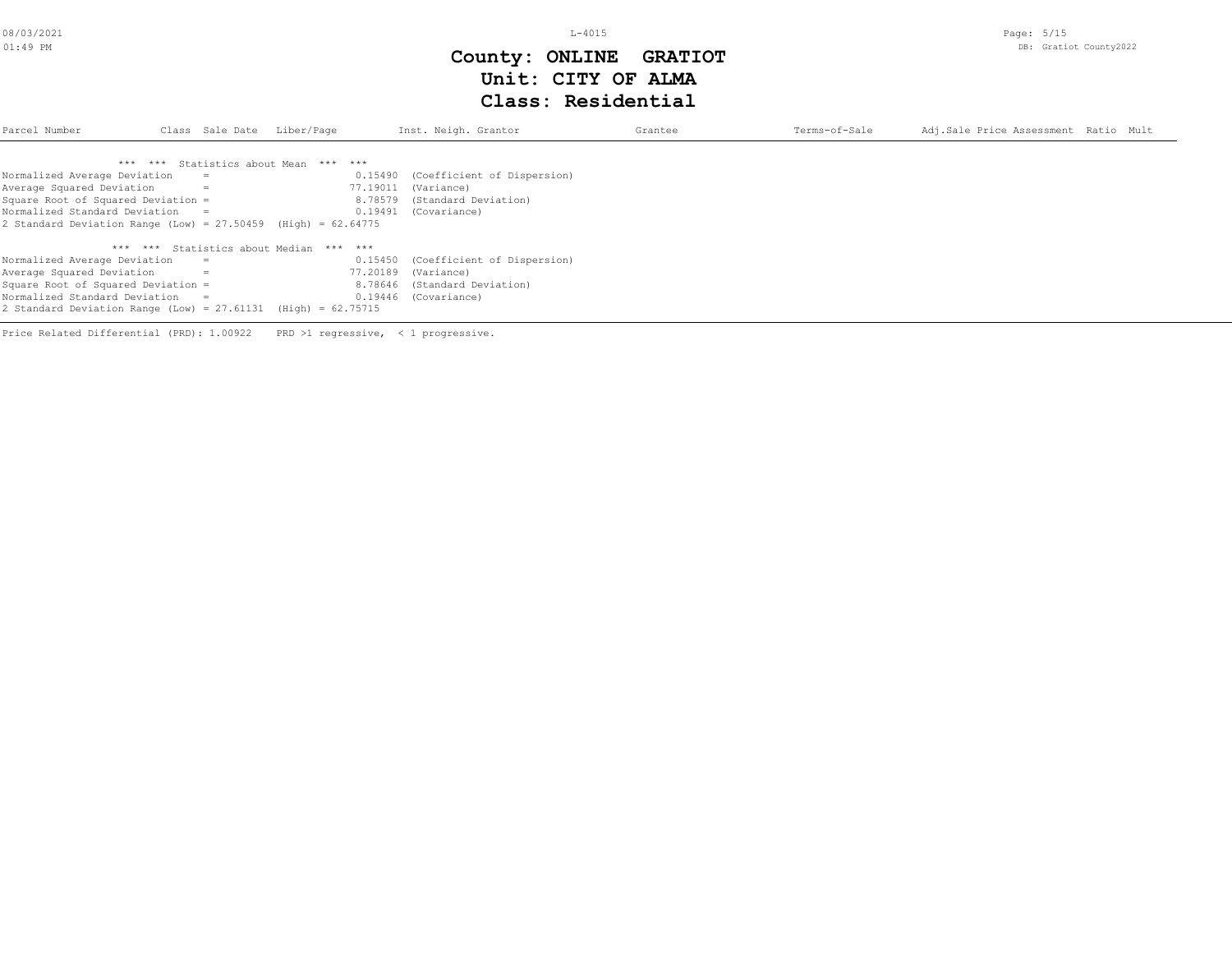| Parcel Number                                 |     | Class Sale Date      | Liber/Page | Inst. Neigh. Grantor |                                               | Grantee                                                             | Terms-of-Sale   | Adj.Sale Price Assessment Ratio Mult |               |  |
|-----------------------------------------------|-----|----------------------|------------|----------------------|-----------------------------------------------|---------------------------------------------------------------------|-----------------|--------------------------------------|---------------|--|
| 51-031-610-00                                 | 401 | 04/06/2020           | 1058/205   | <b>WD</b>            | CALHOUN CHRISTINA                             | MANFREDA JAY                                                        | 03-ARM'S LENGTH | 76,735                               | 37,600 49.00  |  |
| $51 - 031 - 754 - 00$                         | 401 | 09/16/2020 1066/1030 |            | <b>WD</b>            | KRAATZ RONALD, SR & CHERY TRUSS MARIA MARIE   |                                                                     | 03-ARM'S LENGTH | 64,000                               | 31,900 49.84  |  |
| $51 - 032 - 267 - 00$                         | 401 | 04/17/2020           | 1059/253   | WD                   | WILHELM CODY                                  | THOMPSON KATIE E & ROBERT 03-ARM'S LENGTH                           |                 | 72,000                               | 29,400 40.83  |  |
| 51-032-841-10                                 | 401 | 05/20/2020           | 1060/721   | LC                   | STAHL DAVID                                   | PETERSEN RICHARD                                                    | 03-ARM'S LENGTH | 38,000                               | 16,600 43.68  |  |
| $51 - 034 - 022 - 00$                         | 401 | 09/29/2020 1067/729  |            | <b>WD</b>            | GROENEVELD EUGENE A                           | MILKS TRACY LYNN                                                    | 03-ARM'S LENGTH | 85,900                               | 29,100 33.88  |  |
| $51 - 034 - 068 - 00$                         | 401 | 06/08/2020 1061/418  |            | WD                   | BREMMEYR MARK & SHELLY                        | HAGERMAN RANDLE DAVID                                               | 03-ARM'S LENGTH | 55,000                               | 28,900 52.55  |  |
| $51 - 034 - 288 - 00$                         | 401 | 04/14/2020 1058/1260 |            | <b>WD</b>            | BENDELE JASON R & FAITH                       | BOWEN JOSHUA S                                                      | 03-ARM'S LENGTH | 94,900                               | 31,100 32.77  |  |
| $51 - 034 - 301 - 10$<br>+ Pcls 51-034-301-20 | 401 | 07/27/2020 1064/68   |            | <b>WD</b>            | BLOOM TRACI                                   | SICH BLAINE & ANTES ASHLE 03-ARM'S LENGTH                           |                 | 124,900                              | 40,500 32.43  |  |
| 51-034-576-00                                 | 401 | 07/16/2020 1063/647  |            | WD                   | DAVIDSON MICHAEL G                            | HARVEY MATTHEW DOUGLAS                                              | 03-ARM'S LENGTH | 129,000                              | 56,600 43.88  |  |
| $51 - 034 - 600 - 00$                         | 401 | 05/29/2020 1060/917  |            | <b>WD</b>            | STRUBLE MEGAN D                               | TREFIL BRANDON L                                                    | 03-ARM'S LENGTH | 72,000                               | 22,800 31.67  |  |
| $51 - 041 - 257 - 00$                         | 401 | 05/29/2020 1060/942  |            | WD                   | THORNDIKE SARAH TRUST                         | NEFF MARK E & HACKERT ELI 03-ARM'S LENGTH                           |                 | 169,900                              | 74,900 44.08  |  |
| $51 - 041 - 259 - 00$                         | 401 | 09/14/2020           | 1066/920   | <b>WD</b>            | MARTINEZ FRANCISO & DANA ZAVALA JACOB         |                                                                     | 03-ARM'S LENGTH | 180,000                              | 70,800 39.33  |  |
| 51-041-269-00                                 | 401 | 04/10/2020           | 1058/707   | WD                   | HOWES EDWARD JAMES & VIRG HAHN KALLEI & AARON |                                                                     | 03-ARM'S LENGTH | 153,500                              | 67,700 44.10  |  |
| $51 - 041 - 272 - 00$                         | 401 | 05/22/2020 1060/876  |            | <b>WD</b>            | MAPES-HAHN KALLEI                             | COLE SCOTTY                                                         | 03-ARM'S LENGTH | 125,000                              | 59,700 47.76  |  |
| $51 - 041 - 279 - 00$                         | 401 | 09/30/2020 1067/1097 |            | <b>WD</b>            |                                               | WILLIAMS EDWIN K & SANDRA ROSALES CARLOS F, JR & RA 03-ARM'S LENGTH |                 | 136,500                              | 88,700 64.98  |  |
| 51-042-037-00                                 | 401 | 06/25/2020 1062/379  |            | <b>WD</b>            | ORTISI SHIRLEY TRUST                          | WERNICK ANDREA                                                      | 03-ARM'S LENGTH | 180,000                              | 87,300 48.50  |  |
| $51 - 042 - 054 - 00$                         | 401 | 06/01/2020 1060/1348 |            | <b>WD</b>            |                                               | KUSHION KEITH J & DIANA L LOOMIS MATTHEW J & REBECC 03-ARM'S LENGTH |                 | 185,000                              | 62,700 33.89  |  |
| $51 - 042 - 098 - 00$                         | 401 | 04/29/2020           | 1059/675   | WD                   | LEVESQUE JASON E                              | FRECHEN HEATHER                                                     | 03-ARM'S LENGTH | 72,000                               | 51,100 70.97  |  |
| $51 - 042 - 108 - 00$                         | 401 | 07/17/2020           | 1063/1001  | <b>WD</b>            | SCHMIDTKE JAMES A & CHARL WRIGHT JULIE        |                                                                     | 03-ARM'S LENGTH | 130,000                              | 72,600 55.85  |  |
| $51 - 042 - 277 - 00$                         | 401 | 09/15/2020 1066/850  |            | WD                   |                                               | STROBEL ANDREW M & CARRIE MENZEL LUKE T & MARIAH P 03-ARM'S LENGTH  |                 | 146,600                              | 54,900 37.45  |  |
| 51-042-325-00                                 | 401 | 09/11/2020 1066/969  |            | WD                   | GEMINI CAPITAL MANAGEMENT OSWALD JESSICA LYNN |                                                                     | 03-ARM'S LENGTH | 78,000                               | 26,200 33.59  |  |
| $51 - 042 - 341 - 00$                         | 401 | 07/03/2020           | 1062/1427  | <b>WD</b>            | GOETZINGER IRENE O                            | MAYLE ERIN MARIE                                                    | 03-ARM'S LENGTH | 135,000                              | 65,700 48.67  |  |
| $51 - 274 - 766 - 00$                         | 401 | 06/15/2020 1061/771  |            | <b>WD</b>            | HARRIS FREDERICK A                            | SCHAUB BRADLEY & TAMARA                                             | 03-ARM'S LENGTH | 117,000                              | 35,600 30.43  |  |
| 51-323-504-00                                 | 401 | 08/07/2020 1064/992  |            | WD                   | GROVER CARROLL                                | DILLINGER JAMES H                                                   | 03-ARM'S LENGTH | 225,000                              | 94,100 41.82  |  |
| 51-323-507-00                                 | 401 | 06/12/2020           | 1061/444   | WD                   | BEARD CRAIG W & SARAH J                       | RILEY MATTHEW L & FUNNELL 03-ARM'S LENGTH                           |                 | 281,000                              | 111,700 39.75 |  |
| 51-333-030-00                                 | 401 | 08/13/2020 1064/1341 |            | WD                   | HICKS CYNTHIA L                               | GOETTLING SAMANTHA I                                                | 03-ARM'S LENGTH | 120,000                              | 50,000 41.67  |  |
| $51 - 333 - 051 - 00$                         | 401 | 07/28/2020 1064/92   |            | <b>WD</b>            | LEUTE JARIDD N & NANCY                        | BLOOM TRACI L                                                       | 03-ARM'S LENGTH | 185,500                              | 77,200 41.62  |  |
| 51-333-080-00                                 | 401 | 04/14/2020 1058/1249 |            | <b>WD</b>            | STEHLIK MILDRED                               | BENDELE JASON R & FAITH                                             | 03-ARM'S LENGTH | 126,000                              | 48,700 38.65  |  |
| 51-333-284-00                                 | 401 | 08/31/2020 1065/1351 |            | <b>WD</b>            | GEIGER TRENT                                  | COSTANZO VINCENT J                                                  | 03-ARM'S LENGTH | 100,000                              | 38,500 38.50  |  |
| 51-333-296-10                                 | 401 | 07/10/2020 1063/312  |            | <b>WD</b><br>4010    | ST JOHN LOUISE E                              | GUTKOWSKI TAYLOR E &                                                | 03-ARM'S LENGTH | 103,000                              | 49,800 48.35  |  |
| 51-333-305-00                                 | 401 | 07/03/2020 1063/1    |            | <b>WD</b>            | ELLIOTT CHARLES D                             | WHITE JENNIFER L                                                    | 03-ARM'S LENGTH | 145,000                              | 54,100 37.31  |  |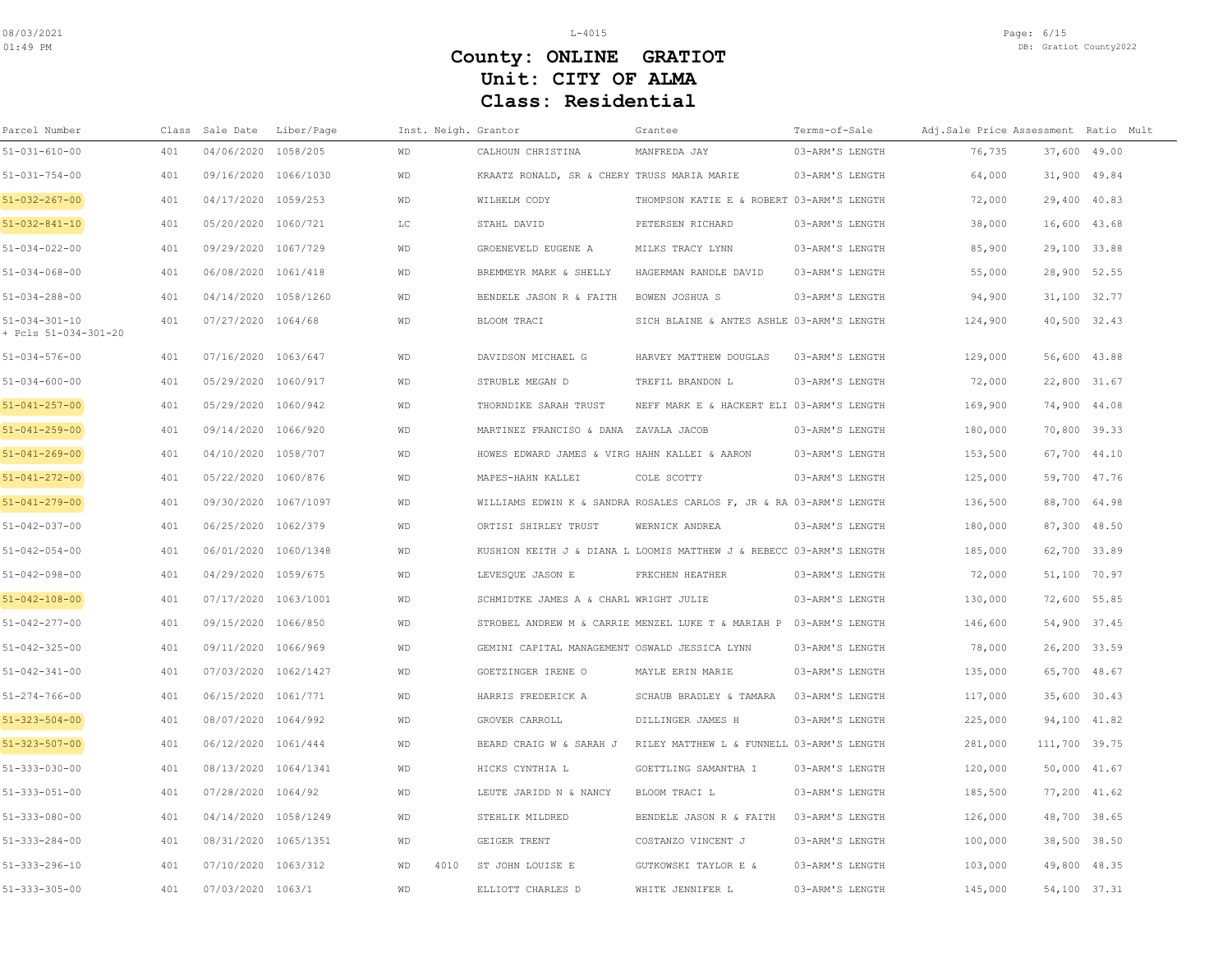| Parcel Number                                 | Class | Sale Date            | Liber/Page           | Inst. Neigh. Grantor |                                                 | Grantee                                                             | Terms-of-Sale   | Adj.Sale Price Assessment Ratio Mult |               |                        |
|-----------------------------------------------|-------|----------------------|----------------------|----------------------|-------------------------------------------------|---------------------------------------------------------------------|-----------------|--------------------------------------|---------------|------------------------|
| $51 - 333 - 766 - 00$                         | 401   | 08/24/2020 1065/374  |                      | <b>WD</b>            | PATTERSON ANTHONY & ROBAR LOOMIS MARK & KRISTY  |                                                                     | 03-ARM'S LENGTH | 179,900                              | 88,600 49.25  |                        |
| $51 - 333 - 772 - 00$                         | 401   | 09/25/2020 1067/387  |                      | <b>WD</b>            | NICHOLS BRIAN J                                 | KIPP TIMOTHY JON                                                    | 03-ARM'S LENGTH | 117,000                              | 47,000 40.17  |                        |
| $51 - 334 - 255 - 00$                         | 401   | 09/24/2020 1069/755  |                      | <b>WD</b>            | SEELEY PAUL L & NANCY A T HARRISON ALEX & PENNY |                                                                     | 03-ARM'S LENGTH | 243,500                              | 94,300 38.73  |                        |
| $51 - 334 - 279 - 00$                         | 401   | 08/12/2020 1066/1437 |                      | WD                   | RADAZ ROBERT E & WENDY D SANCHEZ PHILLIP        |                                                                     | 03-ARM'S LENGTH | 231,000                              | 95,700 41.43  |                        |
| $51 - 334 - 524 - 00$                         | 401   | 07/16/2020 1063/626  |                      | <b>WD</b>            | GRANT RYAN & KARLY                              | JACKSON RYAN & LORI                                                 | 03-ARM'S LENGTH | 198,000                              | 92,800 46.87  |                        |
| $51 - 334 - 533 - 20$                         | 401   |                      | 07/06/2020 1062 1077 | <b>WD</b>            | KIRKBY WANDA L                                  | MAPES KELSEY                                                        | 03-ARM'S LENGTH | 169,500                              | 73,600 43.42  |                        |
| $51 - 334 - 773 - 00$                         | 401   | 07/31/2020 1064/551  |                      | WD                   |                                                 | TROYER PHILIP A & MARILYN CLARK GEORGE W, JR & LOTT 03-ARM'S LENGTH |                 | 230,000                              | 101,100 43.96 |                        |
| $51 - 342 - 832 - 00$                         | 401   | 09/23/2020 1067/63   |                      | WD                   |                                                 | CHAPKO RACHEL L & ADAM D ESTERLY SCOTT A & LYNN E 03-ARM'S LENGTH   |                 | 157,000                              | 47,700 30.38  |                        |
| $51 - 342 - 841 - 00$<br>+ Pcls 51-342-842-00 | 401   | 07/31/2020 1064/500  |                      | <b>WD</b>            | SCHAUB BRADLEY D & TAMARA BOURLIER CAMERON      |                                                                     | 03-ARM'S LENGTH | 119,000                              | 45,800 38.49  |                        |
| $51 - 343 - 070 - 00$                         | 401   | 06/01/2020 1060/1453 |                      | <b>WD</b>            | MURGITTROYD DORIS                               | GROSSETT STEVE & DEBORAH                                            | 03-ARM'S LENGTH | 40,000                               | 27,400 68.50  |                        |
| $51 - 343 - 108 - 00$                         | 401   | 06/12/2020 1061/1121 |                      | <b>WD</b>            | MROZINSKI SARAH                                 | WARREN HEATHER M                                                    | 03-ARM'S LENGTH | 110,000                              | 48,600 44.18  |                        |
| $51 - 343 - 792 - 00$                         | 401   | 07/31/2020 1064/1048 |                      | WD                   | GARCIA SANDRA K & DAVID W HEBER CRAIG & TASHA   |                                                                     | 03-ARM'S LENGTH | 140,000                              | 42,100 30.07  |                        |
| $51 - 344 - 020 - 00$                         | 401   | 05/12/2020 1060/247  |                      | WD                   | SPARKS RUTH M TRUST                             | LEUTE ALAN D & MARY J TRU 03-ARM'S LENGTH                           |                 | 73,500                               | 48,000 65.31  |                        |
| $51 - 344 - 033 - 00$                         | 401   | 06/05/2020 1060/1408 |                      | <b>WD</b>            | KEATON KATHERINE & COMPO BENNETT TODD           |                                                                     | 03-ARM'S LENGTH | 111,700                              | 43,300 38.76  |                        |
| $51 - 344 - 090 - 00$                         | 401   | 09/22/2020 1067/546  |                      | MLC                  | KISSINGER DAVID E & DEBOR JOHNSON JAMES         |                                                                     | 03-ARM'S LENGTH | 75,000                               | 41,400 55.20  |                        |
| $51 - 344 - 269 - 00$                         | 401   | 06/19/2020 1061/1122 |                      | <b>WD</b>            | RUIZ GEORGE                                     | BAILEY EMILIO A                                                     | 03-ARM'S LENGTH | 113,700                              | 45,700 40.19  |                        |
| $51 - 344 - 332 - 00$                         | 401   | 06/26/2020 1062/1031 |                      | WD                   | PALMER KEVIN DOUGLAS                            | ZABLOCKI ALEX MORGAN & VI 03-ARM'S LENGTH                           |                 | 110,000                              | 37,400 34.00  |                        |
| $51 - 344 - 348 - 00$                         | 401   | 09/17/2020 1066/1144 |                      | <b>WD</b>            | GROSS THOMAS N & AMANDA L STEVENS KIM & BETH    |                                                                     | 03-ARM'S LENGTH | 73,000                               | 25,200 34.52  |                        |
| $51 - 344 - 360 - 00$                         | 401   | 09/28/2020 1067/562  |                      | WD                   | MTI INC                                         | DICKMAN ANGELA M                                                    | 03-ARM'S LENGTH | 82,475                               | 33,300 40.38  |                        |
| $51 - 344 - 370 - 00$                         | 401   | 04/02/2020 1058/334  |                      | WD                   | KOEHLER ROBERT D & CAROL                        | GARCIA BRYAN D & WADE ASH 03-ARM'S LENGTH                           |                 | 95,000                               | 50,400 53.05  |                        |
| $51 - 344 - 529 - 00$                         | 401   | 09/08/2020 1066/770  |                      | WD                   | ZAVALA JACOB M                                  | SCHNICK MICHAEL BROOKE                                              | 03-ARM'S LENGTH | 93,000                               | 38,800 41.72  |                        |
| $51 - 354 - 301 - 00$                         | 401   | 09/04/2020 1066/1379 |                      | <b>WD</b>            | METZGER JASON & MISTY                           | ALSPAUGH JAYMON T                                                   | 03-ARM'S LENGTH | 115,000                              | 49,200 42.78  |                        |
| $51 - 354 - 325 - 00$                         | 401   | 06/09/2020 1061/509  |                      | <b>WD</b>            | FOBES CATHERINE V                               | KELLEY BRENDAN K & PAULA 03-ARM'S LENGTH                            |                 | 121,000                              | 39,200 32.40  |                        |
| $51 - 354 - 333 - 00$                         | 401   | 09/23/2020 1067/270  |                      | WD                   | BUSHY TATUM E & OZBURN BR WRIGHT JAIME          |                                                                     | 03-ARM'S LENGTH | 43,000                               | 28,100 65.35  |                        |
| $51 - 354 - 794 - 00$                         | 401   | 07/08/2020 1063/82   |                      | WD                   | BACOCCINI ANTHONY & MELIS LIMRON JACOB          |                                                                     | 03-ARM'S LENGTH | 60,000                               | 24,700 41.17  |                        |
| Totals 04/01/2020 - 09/30/2020                |       |                      | Conventional         |                      |                                                 |                                                                     |                 | 56<br>7,007,710                      |               | 2,975,900 42.47 1.0000 |
| $51 - 010 - 153 - 00$                         | 402   | 11/18/2020 1071/211  |                      | WD                   | CITY OF ALMA                                    | OAK RIDGE HOMES LLC                                                 | 03-ARM'S LENGTH | 6,500                                | 4,100 63.08   |                        |
| $51 - 021 - 016 - 00$                         | 401   | 02/10/2021 1074/1197 |                      | <b>WD</b>            | HOLDEN ANNETTE                                  | SPALDING VALERIE                                                    | 03-ARM'S LENGTH | 85,990                               | 33,200 38.61  |                        |
| $51 - 021 - 107 - 00$                         | 401   | 12/04/2020 1070/1437 |                      | T.C                  | GIESKEN LOIS A                                  | NEAL LAUREN B & CHRISTINA 03-ARM'S LENGTH                           |                 | 39,000                               | 19,500 50.00  |                        |
| $51 - 031 - 064 - 00$                         | 401   | 03/16/2021 1079/749  |                      | <b>WD</b>            | LAPAUGH JAMES A                                 | GRUSS EDWARD                                                        | 03-ARM'S LENGTH | 76,000                               | 39,500 51.97  |                        |
| $51 - 031 - 551 - 00$                         | 401   | 12/21/2020 1072/220  |                      | <b>WD</b>            | MARKS RYAN L & KATHLEEN                         | JANDREAU ROBERT S & MARAN 03-ARM'S LENGTH                           |                 | 89.000                               | 37.900 42.58  |                        |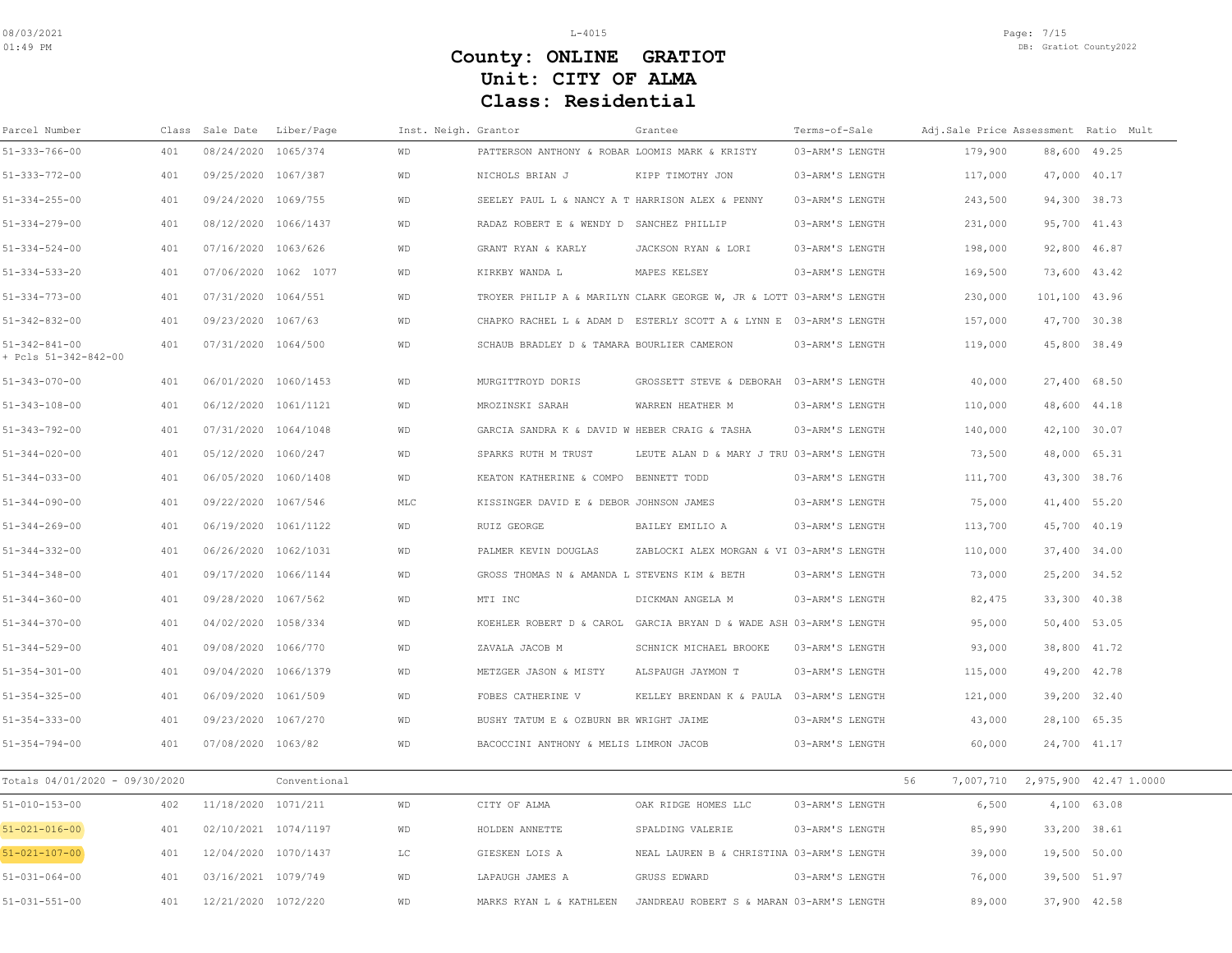| Parcel Number         |     | Class Sale Date Liber/Page | Inst. Neigh. Grantor |                                                   | Grantee                                                             | Terms-of-Sale   | Adj.Sale Price Assessment Ratio Mult |               |
|-----------------------|-----|----------------------------|----------------------|---------------------------------------------------|---------------------------------------------------------------------|-----------------|--------------------------------------|---------------|
| $51 - 031 - 760 - 00$ | 401 | 11/23/2020 1070/579        | <b>WD</b>            | ROYER MARCIA L                                    | GREENHOE JACOB PATRICK & 03-ARM'S LENGTH                            |                 | 75,000                               | 36,700 48.93  |
| $51 - 031 - 790 - 00$ | 401 | 11/12/2020 1069/1272       | <b>WD</b>            |                                                   | GROLLIMUND DANIEL & SELEN ZUKER RANDALL S & TAMMY M 03-ARM'S LENGTH |                 | 72,000                               | 57,500 79.86  |
| $51 - 031 - 791 - 00$ | 402 | 12/03/2020 1070/1343       | <b>WD</b>            | COOK JAMES                                        | ZUKER RANDALL & TAMMY M                                             | 03-ARM'S LENGTH | 7,500                                | 3,300 44.00   |
| $51 - 031 - 804 - 00$ | 401 | 10/09/2020 1068/151        | <b>WD</b>            | DAVIS BROCKK & CATLIN MAR SHAUGER JASON A         |                                                                     | 03-ARM'S LENGTH | 84,000                               | 38,300 45.60  |
| $51 - 032 - 022 - 00$ | 401 | 10/09/2020 1068/113        | <b>WD</b>            | BALTIERRA ELIJAH V & IREN ANGUIANO NICOLE         |                                                                     | 03-ARM'S LENGTH | 95,000                               | 37,200 39.16  |
| $51 - 032 - 033 - 00$ | 401 | 12/10/2020 1071/735        | <b>WD</b>            | ZIMMERMAN DAVID & DEBORAH REMPP DAVID A           |                                                                     | 03-ARM'S LENGTH | 77,000                               | 32,700 42.47  |
| $51 - 032 - 036 - 00$ | 401 | 01/21/2021 1074/1392       | <b>WD</b>            | HANSEN BECKY                                      | SPROTT SANTINO T GUTIERRE 03-ARM'S LENGTH                           |                 | 89,000                               | 45,800 51.46  |
| $51 - 032 - 501 - 00$ | 401 | 10/19/2020 1068/881        | <b>WD</b>            | THOMAS MICHAEL D & DANIEL LACEY PROPERTIES, LLC   |                                                                     | 03-ARM'S LENGTH | 41,900                               | 26,100 62.29  |
| $51 - 033 - 008 - 00$ | 401 | 11/30/2020 1071/1353       | WD                   | CASTILLO DAMIAN                                   | ROSALES ISRAEL ROYALE                                               | 03-ARM'S LENGTH | 124,000                              | 39,400 31.77  |
| $51 - 033 - 048 - 12$ | 401 | 12/07/2020 1071/474        | WD<br>4010           | HINCHEY ROSEMARY                                  | WEILER HEATHER R BUYS-                                              | 03-ARM'S LENGTH | 154,500                              | 51,500 33.33  |
| $51 - 034 - 020 - 00$ | 401 | 01/12/2021 1073/318        | WD                   |                                                   | BURNHAM MARLEE A & DONALD WRIGHT JACOB A & COLLINS 03-ARM'S LENGTH  |                 | 69,000                               | 35,000 50.72  |
| $51 - 034 - 072 - 00$ | 401 | 12/01/2020 1071/194        | <b>WD</b>            | LYTLE, FUGATE, BENNER                             | HINCHEY ROSEMARY                                                    | 03-ARM'S LENGTH | 108,000                              | 44,100 40.83  |
| $51 - 034 - 074 - 00$ | 401 | 02/22/2021 1075/994        | <b>WD</b>            | STEPHENS RONALD & JUNE                            | BUSH ROBERT JOYCE                                                   | 03-ARM'S LENGTH | 57,500                               | 22,900 39.83  |
| $51 - 034 - 255 - 00$ | 401 | 12/28/2020 1072/711        | <b>WD</b>            | MARTINEZ MARCEL & SHANIA LORETTO ARIANA NOREENA   |                                                                     | 03-ARM'S LENGTH | 92,000                               | 30,400 33.04  |
| $51 - 034 - 521 - 00$ | 401 | 10/28/2020 1069/763        | <b>WD</b>            | MORFORD JUSTIN J                                  | GARZA SUSAN                                                         | 03-ARM'S LENGTH | 40,000                               | 24,800 62.00  |
| $51 - 034 - 533 - 00$ | 401 | 02/05/2021 1074/832        | WD                   | LMB GROUP LLC                                     | ALEGRIA COREY                                                       | 03-ARM'S LENGTH | 70,000                               | 28,600 40.86  |
| $51 - 041 - 256 - 00$ | 401 | 03/19/2021 1077 636        | <b>WD</b>            | HELCHER ROBERT A                                  | KOLAR DONNA L                                                       | 03-ARM'S LENGTH | 150,000                              | 69,600 46.40  |
| $51 - 042 - 050 - 00$ | 401 | 03/03/2021 1076/91         | <b>WD</b>            | TAYLOR SARAH                                      | FOLLETT BRANDON R & PHILL 03-ARM'S LENGTH                           |                 | 179,500                              | 68,500 38.16  |
| $51 - 042 - 103 - 00$ | 401 | 02/17/2021 1075/184        | <b>WD</b>            | MAZUREK KATRINNA M                                | HEADLEY SARAH J                                                     | 03-ARM'S LENGTH | 100,000                              | 49,400 49.40  |
| $51 - 042 - 334 - 00$ | 401 | 11/13/2020 1069/1320       | <b>WD</b>            | HARLESS ASHTEN LEE & LUKE KASPROWICZ DIANE        |                                                                     | 03-ARM'S LENGTH | 80,000                               | 39,000 48.75  |
| $51 - 042 - 764 - 00$ | 401 | 12/04/2020 1071/209        | <b>WD</b>            | VANDERLUGT GERRIT & BARBA SOMEONE BELIEVES IN YOU |                                                                     | 03-ARM'S LENGTH | 250,000                              | 75,100 30.04  |
| $51 - 274 - 767 - 00$ | 401 | 10/01/2020 1067/1260       | <b>WD</b>            | STEFANEK GREGG J REV TRUS HUNTER JANET            |                                                                     | 03-ARM'S LENGTH | 82,500                               | 32,700 39.64  |
| $51 - 323 - 506 - 00$ | 401 | 03/22/2021 1077/215        | WD                   | RILEY RAYMOND G                                   | CLINE JARED & BRITTANY                                              | 03-ARM'S LENGTH | 275,000                              | 100,800 36.65 |
| $51 - 333 - 042 - 00$ | 401 | 02/10/2021 1075/552        | WD                   |                                                   | PYSCHER DUANE L & LINDA S VEDRODE KYLE JOSEPH & HAN 03-ARM'S LENGTH |                 | 152,000                              | 65,000 42.76  |
| $51 - 333 - 054 - 00$ | 401 | 12/29/2020 1072/815        | WD                   | DOWNS ROBERT                                      | DAILY JOHN T & SALLY E TR 03-ARM'S LENGTH                           |                 | 122,000                              | 65,200 53.44  |
| $51 - 333 - 063 - 00$ | 401 | 03/11/2021 1076/845        | <b>WD</b>            |                                                   | PARSONS LISA & ANTHONY W& DRUMM MICHAEL A & KATHRYN 03-ARM'S LENGTH |                 | 138,900                              | 71,400 51.40  |
| $51 - 333 - 285 - 00$ | 401 | 10/30/2020 1069/340        | <b>WD</b>            |                                                   | HOLTZ ELIZABETH P & ROBER MAZUREK WILLIAM & BETTY 03-ARM'S LENGTH   |                 | 163,000                              | 54,100 33.19  |
| $51 - 333 - 753 - 00$ | 401 | 01/07/2021 1072/1456       | WD                   | STEVENSON MATTHEW                                 | MARKS RYAN                                                          | 03-ARM'S LENGTH | 137,500                              | 56,900 41.38  |
| $51 - 333 - 797 - 00$ | 401 | 11/13/2020 1070/252        | WD                   | PACKER ASHLEY                                     | HARLESS LUKE & ASHTEN                                               | 03-ARM'S LENGTH | 134,000                              | 61,000 45.52  |
| $51 - 334 - 529 - 00$ | 401 | 01/22/2021 1074/49         | WD                   | VEST STEVEN T                                     | STAHL SCOTT JEREMY                                                  | 03-ARM'S LENGTH | 165,000                              | 100,800 61.09 |
| $51 - 334 - 759 - 00$ | 401 | 12/07/2020 1070/192        | WD                   | HUNTOON JEAN TRUST                                | TURNER DEEANN MARIE                                                 | 03-ARM'S LENGTH | 175,000                              | 71,100 40.63  |
| $51 - 342 - 845 - 00$ | 401 | 10/07/2020 1067/1328       | <b>WD</b>            | <b>DUROCHER CHARLENE</b>                          | LOOMIS CALEB                                                        | 03-ARM'S LENGTH | 104,000                              | 44,000 42.31  |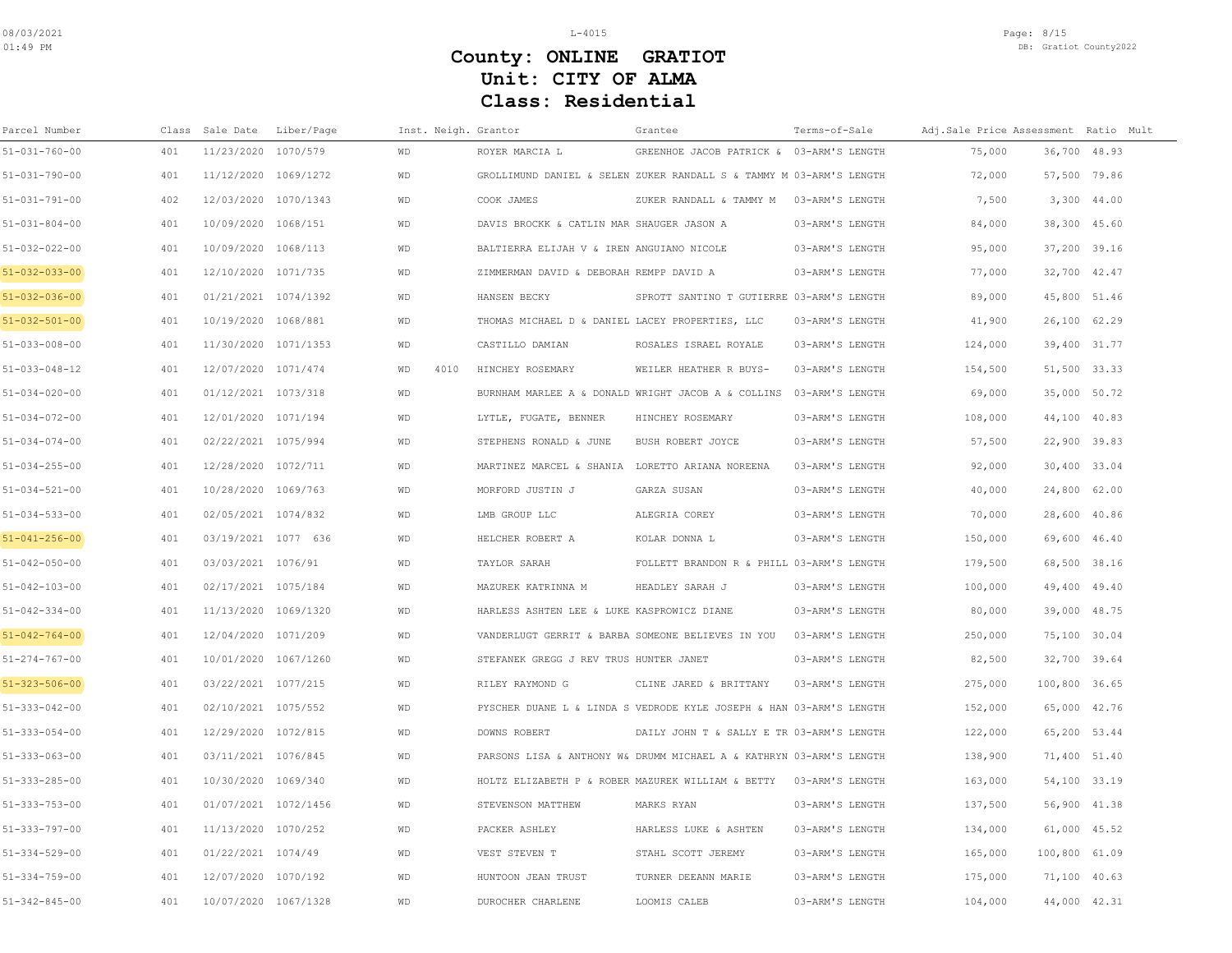| Parcel Number                  |     | Class Sale Date Liber/Page |              | Inst. Neigh. Grantor |                                                 | Grantee                                                             | Terms-of-Sale   |                 | Adj.Sale Price Assessment Ratio Mult |
|--------------------------------|-----|----------------------------|--------------|----------------------|-------------------------------------------------|---------------------------------------------------------------------|-----------------|-----------------|--------------------------------------|
| $51 - 342 - 874 - 00$          | 401 | 03/25/2021 1077/164        |              | <b>WD</b>            | DOAN TAMMY A                                    | MEAD LLC                                                            | 03-ARM'S LENGTH | 33,000          | 26,100 79.09                         |
| $51 - 343 - 042 - 00$          | 401 | 03/05/2021 1076/81         |              | <b>WD</b>            | MANNAUSAU JESSE II                              | NEAR TYLER A                                                        | 03-ARM'S LENGTH | 90,000          | 38,900 43.22                         |
| 51-343-073-00                  | 401 | 02/11/2021 1074/1230       |              | WD                   | MALETT JEFFREY SCOTT                            | CORCORAN CLARE                                                      | 03-ARM'S LENGTH | 92,500          | 42,300 45.73                         |
| 51-343-080-00                  | 401 | 11/06/2020 1069/949        |              | <b>WD</b>            | YOST RENTALS LLC                                | HALE AARON K                                                        | 03-ARM'S LENGTH | 93,800          | 42,100 44.88                         |
| $51 - 343 - 084 - 00$          | 401 | 10/05/2020 1067/1179       |              | <b>WD</b>            | CAMERON CATHY                                   | TENNANT IAN A                                                       | 03-ARM'S LENGTH | 96,000          | 38,100 39.69                         |
| 51-343-086-00                  | 401 | 10/06/2020 1068/974        |              | WD                   | ROTHSTEIN JEFFREY S & ANN ADKINS GEORGE         |                                                                     | 03-ARM'S LENGTH | 133,000         | 45,900 34.51                         |
| 51-343-088-00                  | 401 | 11/06/2020 1070/270        |              | <b>WD</b>            | HALLIWILL TAMMY                                 | PONTIUS NOAH J & FROST AR 03-ARM'S LENGTH                           |                 | 85,000          | 41,100 48.35                         |
| $51 - 343 - 518 - 00$          | 401 | 03/17/2021 1077/991        |              | <b>WD</b>            | HUG KURT L & KRISTINA M AHLEFELD TAMRA          |                                                                     | 03-ARM'S LENGTH | 94,000          | 31,600 33.62                         |
| 51-343-519-00                  | 401 | 01/15/2021 1073/1369       |              | WD                   | SARGENT HOLLY SUE                               | MARTIN ASHLEE NICHOLE                                               | 03-ARM'S LENGTH | 94,000          | 43,300 46.06                         |
| 51-343-756-00                  | 401 | 02/26/2021 PTA             |              | AFF                  | WISCHMEYER PAUL TRUST                           | KLAASSW KEAGAN DEMEY                                                | 03-ARM'S LENGTH | 135,000         | 59,000 43.70                         |
| $51 - 343 - 765 - 00$          | 401 | 11/02/2020 1069/445        |              | WD                   | AHERN JOSEPH & DAWN                             | TIERNAN KALA M                                                      | 03-ARM'S LENGTH | 80,000          | 29,400 36.75                         |
| $51 - 343 - 775 - 00$          | 401 | 02/26/2021 1076/25         |              | <b>WD</b>            | NELSON CHANDRA                                  | STAHL DAVID                                                         | 03-ARM'S LENGTH | 46,000          | 30,700 66.74                         |
| $51 - 344 - 010 - 00$          | 401 | 01/04/2021 1073/372        |              | <b>WD</b>            | TOWN JOHN & ANGELA                              | MARTINEZ MARCEL & MARTINE 03-ARM'S LENGTH                           |                 | 117,000         | 54,800 46.84                         |
| $51 - 344 - 058 - 00$          | 401 | 11/24/2020 1070/660        |              | WD                   | ATKINSON DAVID E & TERRI BEHENNA WILLIAM KAYE   |                                                                     | 03-ARM'S LENGTH | 125,000         | 65,600 52.48                         |
| $51 - 344 - 091 - 00$          | 401 | 01/29/2021 1074/279        |              | <b>WD</b>            | STAHL SCOTT J                                   | RIEGGER LAURA                                                       | 03-ARM'S LENGTH | 96,000          | 40,000 41.67                         |
| $51 - 344 - 096 - 00$          | 401 | 10/07/2020 1067/1420       |              | <b>WD</b>            | RELIABLE MANAGEMENT LLC                         | LEGEMAN CAMDON                                                      | 03-ARM'S LENGTH | 102,000         | 41,800 40.98                         |
| $51 - 344 - 110 - 00$          | 401 | 02/05/2021 1075/487        |              | WD                   | MENZEL ANTHONY & GILDEA B ROSE GARY L, III      |                                                                     | 03-ARM'S LENGTH | 113,000         | 46,000 40.71                         |
| $51 - 344 - 302 - 00$          | 401 | 10/22/2020 1069/153        |              | WD                   |                                                 | LETOURNEAU RICHARD P & SH SCHOOF DALE T & SALLY ANN 03-ARM'S LENGTH |                 | 175,000         | 61,400 35.09                         |
| $51 - 344 - 329 - 00$          | 401 | 12/08/2020 1071/386        |              | <b>WD</b>            | SMITH ROBBIE M & LUZ V                          | BROWER VICTORIA & TOWER J 03-ARM'S LENGTH                           |                 | 82,000          | 37,600 45.85                         |
| $51 - 344 - 524 - 00$          | 401 | 02/02/2021 1074/1144       |              | WD                   | MAZUREK BOBBIE & MIKE                           | CUBBERLY RYAN & GIBSON OL 03-ARM'S LENGTH                           |                 | 132,000         | 42,900 32.50                         |
| $51 - 344 - 547 - 00$          | 401 | 12/01/2020 1070/1488       |              | <b>WD</b>            | HOCKSTAD BRIAN                                  | CONLEY BRIAN                                                        | 03-ARM'S LENGTH | 139,000         | 73,400 52.81                         |
| $51 - 344 - 553 - 00$          | 401 | 10/21/2020 1068/1427       |              | WD                   | JOHNSON JEREMY                                  | ELLSWORTH ADAM                                                      | 03-ARM'S LENGTH | 61,000          | 23,900 39.18                         |
| $51 - 344 - 595 - 00$          | 401 | 12/18/2020 1072/70         |              | WD                   | CAMP VIRGINIA D                                 | MONROE FRED & MICHELE                                               | 03-ARM'S LENGTH | 55,000          | 31,400 57.09                         |
| 51-344-768-00                  | 401 | 01/08/2021 1073/294        |              | WD                   | CHARPING JUSTIN P & RACHE B & Z INVESTMENT CORP |                                                                     | 03-ARM'S LENGTH | 45,250          | 24,100 53.26                         |
| $51 - 354 - 072 - 00$          | 401 | 11/30/2020 1071/3          |              | <b>WD</b>            | SMALLEYANGELA                                   | MILLER MICHAEL                                                      | 03-ARM'S LENGTH | 110,000         | 40,400 36.73                         |
| $51 - 354 - 074 - 00$          | 401 | 10/06/2020 1067/1362       |              | <b>WD</b>            | CLEAR DYNAMICS LLC                              | COURTER MATHEW THOMAS                                               | 03-ARM'S LENGTH | 89,900          | 32,400 36.04                         |
| $51 - 354 - 298 - 00$          | 401 | 12/24/2020 1073/362        |              | WD                   | DUNLAP DENNIS C & DIANE M RODRIGUEZ SIMON       |                                                                     | 03-ARM'S LENGTH | 80,000          | 39,300 49.13                         |
| 51-354-309-00                  | 401 | 01/20/2021 1073/1146       |              | WD                   | LEWIS FAMILY TRUST                              | SHAWN JAMES DEVELOPMENT L 03-ARM'S LENGTH                           |                 | 60,000          | 27,600 46.00                         |
| $51 - 354 - 812 - 00$          | 401 | 12/31/2020 1072/1145       |              | WD                   | ROSS RICKY & TAMMY H&W                          | JEWELL TINA MARIE                                                   | 03-ARM'S LENGTH | 90,000          | 30,300 33.67                         |
| $51 - 354 - 826 - 00$          | 401 | 10/20/2020 1068/945        |              | WD                   |                                                 | WORTH JOHNNIE L & DEBRA E DENMAN JOEY D & FELICIA M 03-ARM'S LENGTH |                 | 100,000         | 31,900 31.90                         |
| Totals 10/01/2020 - 03/31/2021 |     |                            | Conventional |                      |                                                 |                                                                     |                 | 67<br>6,805,740 | 2,926,400 43.00 1.0000               |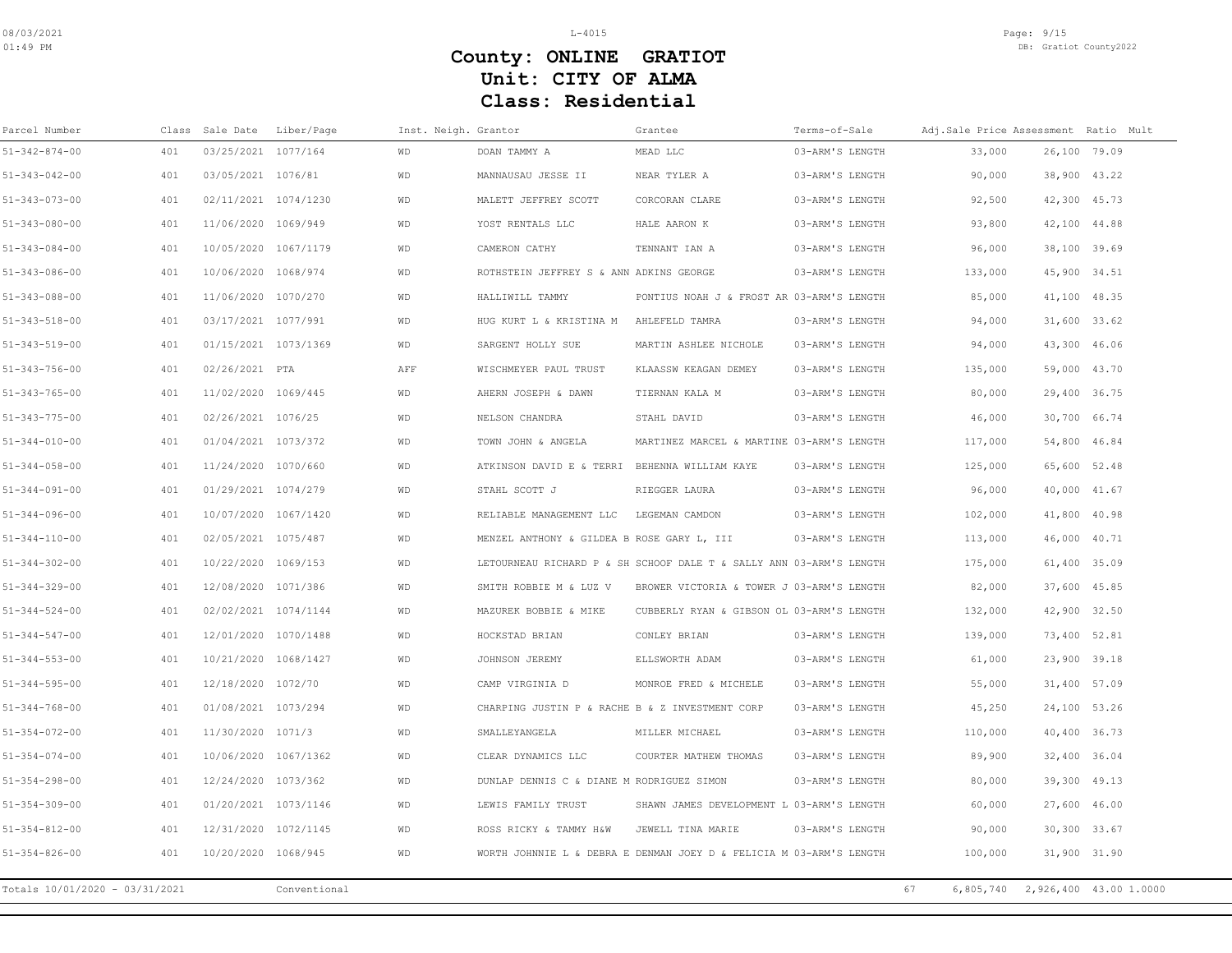L-4015

Page: 10/15 DB: Gratiot County2022

# **Class: Residential Unit: CITY OF ALMA County: ONLINE GRATIOT**

| Parcel Number                    | Class Sale Date Liber/Page | Inst. Neigh. Grantor | Grantee | Terms-of-Sale |     | Adj.Sale Price Assessment Ratio Mult |  |
|----------------------------------|----------------------------|----------------------|---------|---------------|-----|--------------------------------------|--|
| Totals $04/01/2020 - 03/31/2021$ | Conventional               |                      |         |               | 123 | 13,813,450 5,902,300 42.73 1.0000    |  |
|                                  |                            |                      |         |               |     |                                      |  |

\*\*\* \*\*\* Statistics for this group (123 in sample) \*\*\* \*\*\*

Statistical Mean= 44.435 Median= 42.468 Maximum= 79.861 Minimum= 30.040

| $***$<br>$***$ |                                                                   |
|----------------|-------------------------------------------------------------------|
| 0.16955        | (Coefficient of Dispersion)                                       |
| 100.77361      | (Variance)                                                        |
| 10.03861       | (Standard Deviation)                                              |
| 0.22592        | (Covariance)                                                      |
|                |                                                                   |
| $***$<br>$***$ |                                                                   |
| 0.17271        | (Coefficient of Dispersion)                                       |
|                |                                                                   |
| 104.67635      | (Variance)                                                        |
| 10.23115       | (Standard Deviation)                                              |
| 0.24092        | (Covariance)                                                      |
|                | 2 Standard Deviation Range (Low) = $24.35781$ (High) = $64.51223$ |

Price Related Differential (PRD): 1.03994 PRD >1 regressive, < 1 progressive.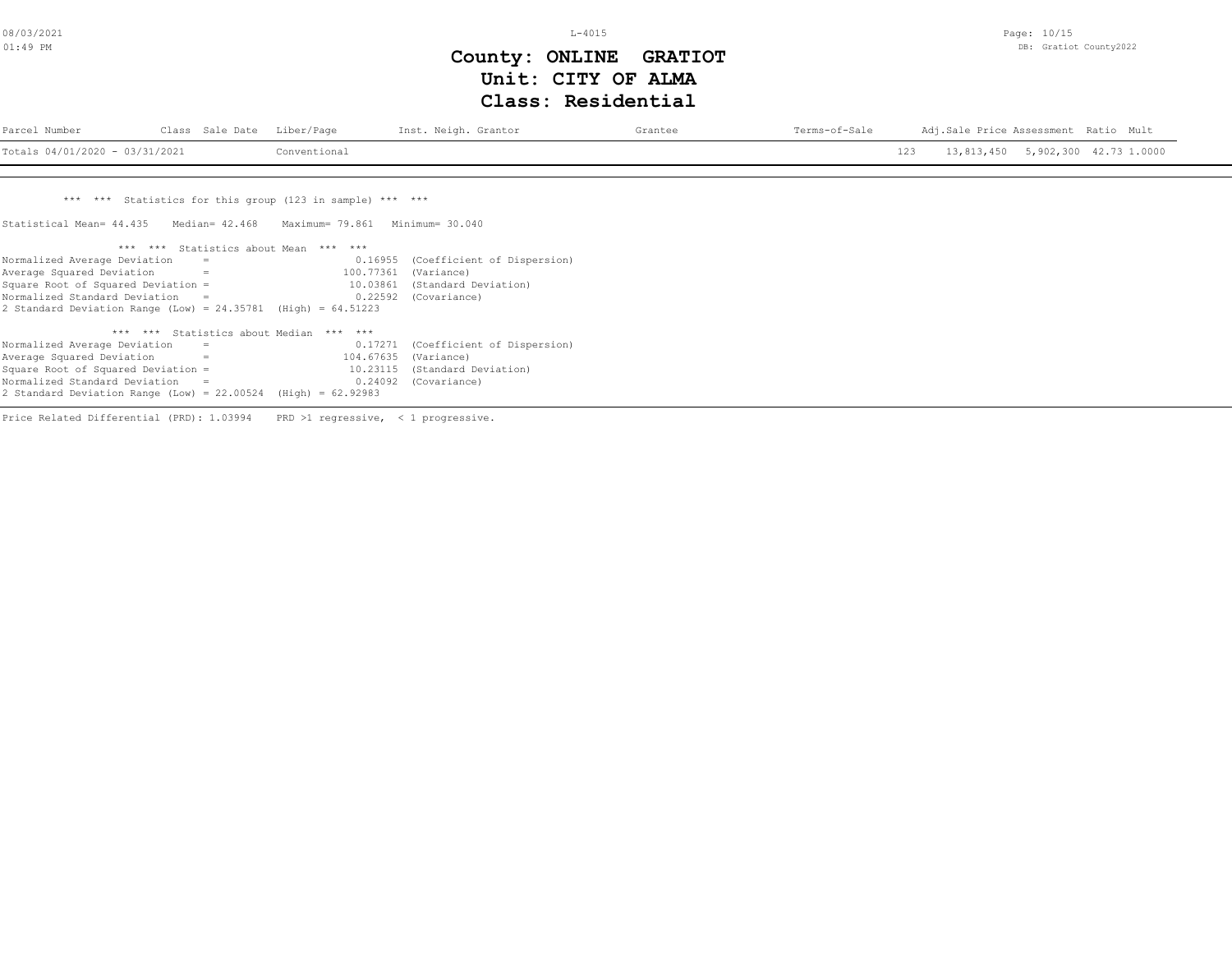| Parcel Number                                 |     | Class Sale Date      | Liber/Page             | Inst. Neigh. Grantor |                                                | Grantee                                                             | Terms-of-Sale   | Adj.Sale Price Assessment Ratio Mult |       |                 |  |
|-----------------------------------------------|-----|----------------------|------------------------|----------------------|------------------------------------------------|---------------------------------------------------------------------|-----------------|--------------------------------------|-------|-----------------|--|
| $51 - 010 - 105 - 00$                         | 401 |                      | 06/02/2021 01081/01454 | <b>WD</b>            | DEHNER MARLENE K                               | KENYON CALEB CURTIS                                                 | 03-ARM'S LENGTH | 194,900                              |       | 95,900 49.20    |  |
| 51-010-146-00                                 | 402 | 04/15/2021 1079/80   |                        | <b>WD</b>            | CITY OF ALMA                                   | OAK RIDGE HOMES LLC                                                 | 03-ARM'S LENGTH | 6,500                                |       | 4,200 64.62     |  |
| $51 - 010 - 152 - 00$                         | 402 | 04/15/2021 1079/149  |                        | WD                   | CITY OF ALMA                                   | OAK RIDGE HOMES LLC                                                 | 03-ARM'S LENGTH | 6,500                                |       | 4,000 61.54     |  |
| $51 - 010 - 153 - 00$                         | 401 |                      | 06/25/2021 01084/00178 | <b>WD</b>            | OAK RIDGE HOMES LLC                            | ROSSMAN DANIELLE L & GOIK 03-ARM'S LENGTH                           |                 | 219,900                              | 5,200 | 2.36            |  |
| 51-010-153-00                                 | 401 | 06/25/2021 1084/178  |                        | WD                   | OAK RIDGE HOMES LLC<br>GOIKE ANDREW JOSEPH     | ROSSMAN DANIELLE LYNNE & 03-ARM'S LENGTH                            |                 | 219,900                              | 5,200 | 2.36            |  |
| 51-010-167-00                                 | 402 | 04/15/2021 1079/78   |                        | <b>WD</b>            | CITY OF ALMA                                   | OAK RIDGE HOMES LLC                                                 | 03-ARM'S LENGTH | 10,000                               |       | $6,800$ $68.00$ |  |
| 51-021-287-00                                 | 401 |                      | 06/15/2021 01082/01112 | <b>WD</b>            | SHELTON KATHERINE & WIORA LANEY CAMERON HUNTER |                                                                     | 03-ARM'S LENGTH | 125,000                              |       | 32,200 25.76    |  |
| 51-021-318-00                                 | 401 |                      | 07/02/2021 01084/00290 | WD                   | OWEN LORI L                                    | ROOT KEVIN & ASHLEY                                                 | 03-ARM'S LENGTH | 159,500                              |       | 37,600 23.57    |  |
| 51-031-319-00<br>+ Pcls 51-031-330-00         | 401 | 04/09/2021 1078/948  |                        | WD                   | OBERLITNER CONNIE                              | FISCHER CHRISTINA & ERIC 03-ARM'S LENGTH                            |                 | 108,000                              |       | 45,700 42.31    |  |
| 51-031-529-00                                 | 401 |                      | 06/03/2021 01082/00043 | <b>WD</b>            |                                                | GODBOLD THOMAS A & SUE A CUNNINGHAM TRENTON DAVID                   | 03-ARM'S LENGTH | 129,500                              |       | 34,200 26.41    |  |
| $51 - 031 - 605 - 00$                         | 401 |                      | 07/02/2021 01084/00288 | <b>WD</b>            | NEFF DOUGLAS & REBECCA                         | OWEN LORI L                                                         | 03-ARM'S LENGTH | 120,000                              |       | 43,400 36.17    |  |
| $51 - 031 - 781 - 00$                         | 401 | 05/12/2021 1080/868  |                        | <b>WD</b>            | SLEBODNIK CARMEL L & LEON ACKLEY JEFFREY       |                                                                     | 03-ARM'S LENGTH | 45,000                               |       | 25,700 57.11    |  |
| 51-031-789-00                                 | 401 | 04/28/2021 1079/1031 |                        | <b>WD</b>            | HAMBURG HEATHER L                              | QUEZADA JOSEPH & SARAH                                              | 03-ARM'S LENGTH | 103,000                              |       | 39,000 37.86    |  |
| 51-031-799-00                                 | 401 | 07/20/2021 1085/67   |                        | <b>WD</b>            | GROSSETT DEBORAH                               | LEHIGH DONNA J                                                      | 03-ARM'S LENGTH | 43,000                               |       | 27,200 63.26    |  |
| 51-032-509-00                                 | 401 | 04/20/2021 1079/147  |                        | WD                   |                                                | STAHL DANIEL J & JODI LYN VADNAIS ALBERT G & NANCY 03-ARM'S LENGTH  |                 | 160,000                              |       | 51,200 32.00    |  |
| $51 - 032 - 566 - 00$                         | 401 | 07/02/2021 1085/389  |                        | <b>WD</b>            | SHORT BRADLEY G & NATALIE BARRON KAREN         |                                                                     | 03-ARM'S LENGTH | 139,900                              |       | 50,500 36.10    |  |
| 51-032-773-10                                 | 401 | 05/04/2021 1079/1421 |                        | WD                   | ZWIERZYNSKI JOSEPH J & VI LEONARD TERRA L      |                                                                     | 03-ARM'S LENGTH | 75,000                               |       | 47,700 63.60    |  |
| $51 - 032 - 841 - 20$                         | 401 | 06/25/2021 1085/234  |                        | <b>WD</b>            |                                                | RATHAUR AMRINDER S & KAML CARLL JOHAN AND LARRY LEE 03-ARM'S LENGTH |                 | 126,000                              |       | 30,300 24.05    |  |
| 51-033-022-00                                 | 401 | 04/02/2021 1078/202  |                        | <b>WD</b>            | INGERSOLL WILLIAM J                            | BELLIS JESSIE ROSE                                                  | 03-ARM'S LENGTH | 64,900                               |       | 23,500 36.21    |  |
| $51 - 033 - 031 - 00$                         | 401 |                      | 06/07/2021 01082/00491 | <b>WD</b>            | LEMSTROM ANDREW                                | PALINKAS JOSEPH RAYMOND                                             | 03-ARM'S LENGTH | 69,900                               |       | 23,200 33.19    |  |
| 51-034-283-00                                 | 401 |                      | 05/27/2021 01081/00826 | <b>WD</b>            | POLASH TRAVIS                                  | MAZUREK KATRINNA M                                                  | 03-ARM'S LENGTH | 129,000                              |       | 67,700 52.48    |  |
| 51-034-289-00                                 | 401 |                      | 05/26/2021 01081/00852 | WD                   | COOPER MATTHEW JR                              | ASHNAT, LLC                                                         | 03-ARM'S LENGTH | 87,500                               |       | 29,000 33.14    |  |
| 51-034-349-00                                 | 401 | 04/05/2021 1079/747  |                        | <b>WD</b>            | ROBERTS PATRICK                                | RENIUS ELIZABETH                                                    | 03-ARM'S LENGTH | 119,650                              |       | 36,000 30.09    |  |
| $51 - 034 - 501 - 01$                         | 401 | 04/01/2021 1078/828  |                        | <b>WD</b>            | HOWE ADAM D                                    | MURPHY DEVIN MICHAEL                                                | 03-ARM'S LENGTH | 93,000                               |       | 29,900 32.15    |  |
| $51 - 034 - 541 - 00$<br>+ Pcls 51-034-542-00 | 401 | 04/28/2021 1080/915  |                        | <b>WD</b>            | KOHN LARRY ALAN                                | MERRITT DREW                                                        | 03-ARM'S LENGTH | 62,500                               |       | 28,100 44.96    |  |
| $51 - 041 - 276 - 00$                         | 401 | 05/04/2021 1079/1446 |                        | <b>WD</b>            | LITTLE ADAM D                                  | CONKLIN GARY E II                                                   | 03-ARM'S LENGTH | 155,000                              |       | 71,400 46.06    |  |
| $51 - 041 - 516 - 00$                         | 401 | 04/23/2021 1079/973  |                        | <b>WD</b>            |                                                | EVANS LAWRENCE M & MARY M KURT TOLGA & AHSEN TATAR 03-ARM'S LENGTH  |                 | 570,000                              |       | 269,400 47.26   |  |
| 51-042-019-00                                 | 401 |                      | 06/28/2021 01084/00786 | WD                   | FRANCIS RAYMOND & JANE                         | MORRILL JOHN R                                                      | 03-ARM'S LENGTH | 185,000                              |       | 83,400 45.08    |  |
| $51 - 042 - 068 - 00$                         | 401 | 05/07/2021 1080/330  |                        | <b>WD</b>            | WUESTENBERG PATRICE A                          | HALEY WILLIAM T II                                                  | 03-ARM'S LENGTH | 130,000                              |       | 62,600 48.15    |  |
| 51-042-095-00                                 | 401 | 05/21/2021 1081/390  |                        | <b>WD</b>            | STONEMAN BART C & BRITTAN EAVES PAIGE N        |                                                                     | 03-ARM'S LENGTH | 119,900                              |       | 42,800 35.70    |  |
|                                               |     |                      |                        |                      |                                                |                                                                     |                 |                                      |       |                 |  |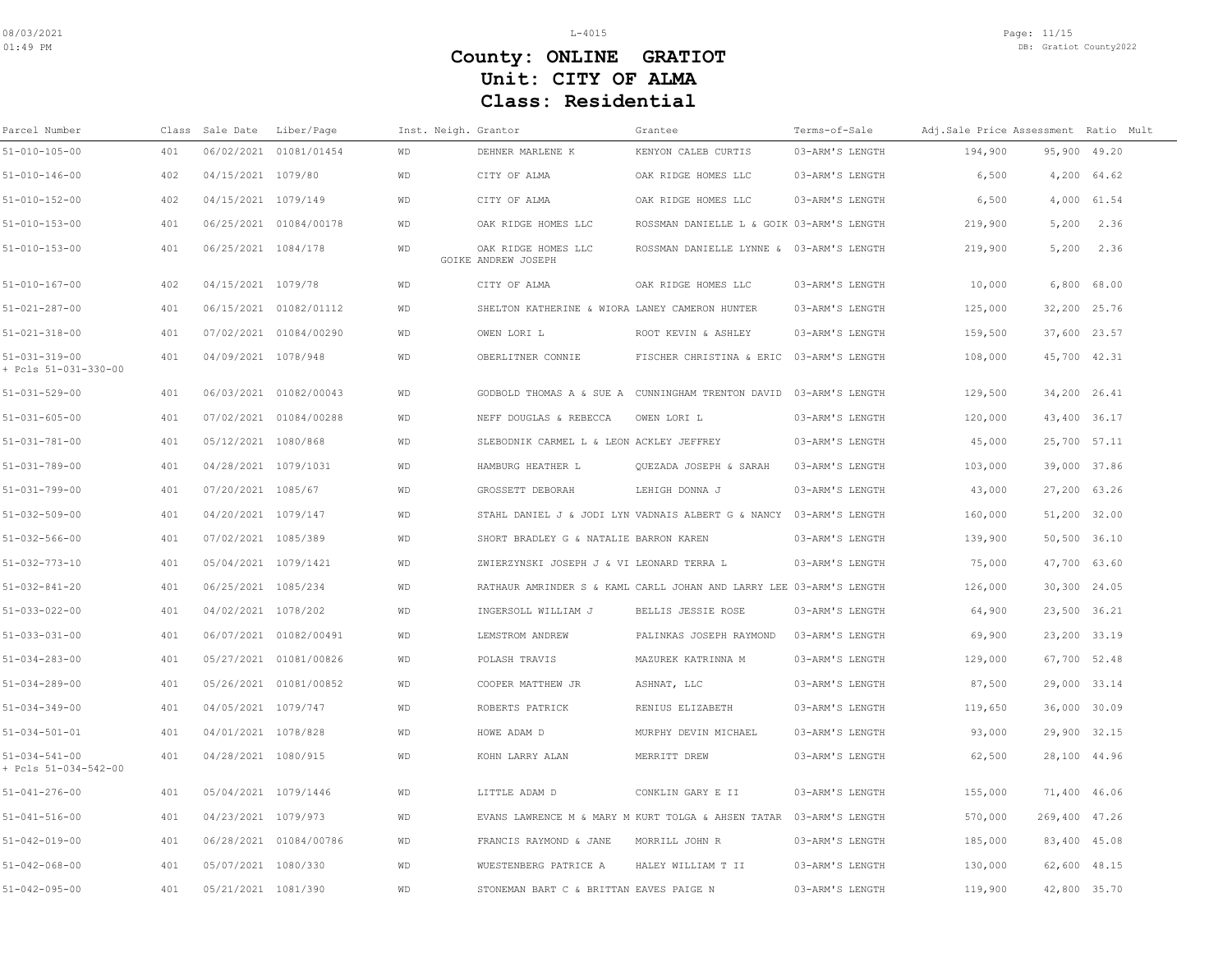| Parcel Number                                 | Class | Sale Date Liber/Page  |                        | Inst. Neigh. Grantor |                                                  | Grantee                                                             | Terms-of-Sale                |         | Adj.Sale Price Assessment Ratio Mult |              |
|-----------------------------------------------|-------|-----------------------|------------------------|----------------------|--------------------------------------------------|---------------------------------------------------------------------|------------------------------|---------|--------------------------------------|--------------|
| $51 - 042 - 106 - 00$                         | 401   |                       | 06/10/2021 01083/01401 | <b>WD</b>            | PRIEST TRENT                                     | DINWOODY BRENDAEN & TIFFA 03-ARM'S LENGTH                           |                              | $\circ$ | 49,800                               | 0.00         |
| $51 - 042 - 260 - 00$                         | 401   |                       | 06/29/2021 01083/01204 | <b>WD</b>            | SWAN ANNE                                        | ALMA COLLEGE                                                        | 03-ARM'S LENGTH              | 125,000 | 49,900 39.92                         |              |
| $51 - 042 - 340 - 00$<br>+ Pcls 51-042-338-00 | 401   |                       | 06/11/2021 01082/01327 | <b>WD</b>            | BABCOCK KAYE VIRGIL                              | NIX MEGAN R                                                         | 19-MULTI PARCEL ARM'S LENGTH |         | 165,000                              | 56,200 34.06 |
| $51 - 042 - 780 - 00$                         | 401   | 07/13/2021 1085/412   |                        | <b>WD</b>            | INGERSOLL JEFFREY L & DON MORENZETTI MICHAEL     |                                                                     | 03-ARM'S LENGTH              | 275,000 | 77,800 28.29                         |              |
| $51 - 333 - 013 - 00$                         | 401   | 04/30/2021 1080/52    |                        | <b>WD</b>            | BALCOM MARY LEE                                  | STONEMAN BART C & BRITTAN 03-ARM'S LENGTH                           |                              | 140,000 | 57,200 40.86                         |              |
| $51 - 333 - 054 - 00$                         | 401   | 04/16/2021 1079/800   |                        | MLC                  |                                                  | DAILY JOHN T & SARAH E TR THORNBURG PARKER R & BRIG 03-ARM'S LENGTH |                              | 126,241 | 67,300 53.31                         |              |
| $51 - 333 - 272 - 00$                         | 401   | 04/21/2021 1079/265   |                        | WD                   | AHERN JOE & DAWN                                 | EVOY WHITNEY A                                                      | 03-ARM'S LENGTH              | 137,500 | 50,600 36.80                         |              |
| $51 - 333 - 286 - 00$                         | 401   |                       | 05/28/2021 01081/01217 | <b>WD</b>            | RIESBERG DANNY & JILL                            | GUTIERREZ JOHN R                                                    | 03-ARM'S LENGTH              | 207,500 | 80,200 38.65                         |              |
| $51 - 333 - 292 - 00$                         | 401   | 04/14/2021 1078/1149  |                        | WD                   | LITTLE JEFFREY S & ALISHA EVEREST DOMINIC N      |                                                                     | 03-ARM'S LENGTH              | 102,000 | 46,900 45.98                         |              |
| $51 - 333 - 784 - 00$                         | 401   | 05/06/2021 1080/161   |                        | WD                   | DEVORE WILLIAM G & DOROTH ADAMS JASON            |                                                                     | 03-ARM'S LENGTH              | 148,720 | 69,500 46.73                         |              |
| $51 - 334 - 006 - 00$                         | 401   | 04/16/2021 1079/521   |                        | WD                   | ARNETT MARION & JILL                             | MOEGGENBERG JEREMY ADAM                                             | 03-ARM'S LENGTH              | 410,000 | 209,400 51.07                        |              |
| $51 - 334 - 767 - 00$                         | 401   |                       | 05/25/2021 01082/00140 | WD                   | MCDONALD THOMAS J                                | SOMMERFELD STEVEN J & WEN 03-ARM'S LENGTH                           |                              | 240,000 | 83,200 34.67                         |              |
| $51 - 342 - 827 - 00$                         | 401   | 04/13/2021 1080/1213  |                        | <b>WD</b>            | PETTIPAS ERVIN E                                 | GARCIA ALISIA L                                                     | 03-ARM'S LENGTH              | 90,000  | 34,500 38.33                         |              |
| $51 - 343 - 045 - 00$                         | 401   |                       | 06/18/2021 01083/00220 | <b>WD</b>            | FOSTER MICHAEL                                   | BRANHAM CHRISTINA MAY                                               | 03-ARM'S LENGTH              | 94,000  | 37,300 39.68                         |              |
| $51 - 343 - 074 - 00$                         | 401   |                       | 06/01/2021 01081/01250 | WD                   | VAN ORDEN CLIFFORD W & SU COURT CALEB            |                                                                     | 03-ARM'S LENGTH              | 100,000 | 44,000 44.00                         |              |
| $51 - 343 - 770 - 00$                         | 401   | 05/21/2021 1081/225   |                        | <b>WD</b>            | PRATT MARY LIVING TRUST                          | FULLMERHOUSER RICHARD                                               | 03-ARM'S LENGTH              | 66,940  | 29,700 44.37                         |              |
| $51 - 344 - 006 - 00$                         | 401   |                       | 07/02/2021 01084/00274 | WD                   | ROOT KEVIN J                                     | BRECHT NICHOLAS D & BRITT 03-ARM'S LENGTH                           |                              | 117,500 | 35,600 30.30                         |              |
| $51 - 344 - 026 - 00$                         | 401   | 05/18/2021 1081/13    |                        | WD                   | BREIDINGER THOMAS M                              | MEHL PHILIP                                                         | 03-ARM'S LENGTH              | 79,900  | 37,600 47.06                         |              |
| $51 - 344 - 032 - 00$                         | 401   |                       | 04/30/2021 01083/00172 | <b>WD</b>            | LUCE STEPHANIE                                   | BRANDELL MEGAN                                                      | 03-ARM'S LENGTH              | 124,000 | 42,000 33.87                         |              |
| $51 - 344 - 036 - 00$                         | 401   | 07/14/2021 1085/444   |                        | WD                   | TERWILLIGER SAMANTHA                             | PRZYBYSZ DANIEL J                                                   | 03-ARM'S LENGTH              | 140,000 | 43,300 30.93                         |              |
| $51 - 344 - 257 - 00$                         | 401   |                       | 06/25/2021 01083/00827 | WD                   | NATION JOSHUA & BETHANY M HALL STEVEN WAYNE      |                                                                     | 03-ARM'S LENGTH              | 91,700  | 28,100 30.64                         |              |
| $51 - 344 - 258 - 00$                         | 401   | 07/14/2021 1084/1169  |                        | <b>WD</b>            | PULLMAN KATELYN                                  | FRISBIE DREW                                                        | 03-ARM'S LENGTH              | 94,000  | 40,600 43.19                         |              |
| $51 - 344 - 259 - 00$                         | 401   |                       | 06/29/2021 01083/01337 | WD                   | CHRISTENSEN NANCY J                              | GERBER NORMAN A & KATHERI 03-ARM'S LENGTH                           |                              | 100,000 | 50,500 50.50                         |              |
| $51 - 344 - 283 - 00$                         | 401   |                       | 05/27/2021 01082/00522 | <b>WD</b>            | ELLIOTT JOANNE                                   | SHOWERS BLAIRE C                                                    | 03-ARM'S LENGTH              | 165,000 | 54,500 33.03                         |              |
| $51 - 344 - 290 - 00$                         | 401   | 05/07/2021 1081/147   |                        | <b>WD</b>            | DANCER TRACI                                     | BARNABY HEIDI GRACE                                                 | 03-ARM'S LENGTH              | 98,500  | 38,900 39.49                         |              |
| $51 - 344 - 306 - 00$                         | 401   | 06/09/2021 1084/140   |                        | WD                   | STEHOUWER DANIEL BENJAMIN WILLIAMS PATRICIA FAYE |                                                                     | 03-ARM'S LENGTH              | 118,000 | 34,000 28.81                         |              |
| $51 - 344 - 338 - 00$                         | 401   | 05/12/2021 1081/145   |                        | <b>WD</b>            |                                                  | SOMMERFELD STEVEN J & WEN MATZ DREW E & HOLMES CHEL 03-ARM'S LENGTH |                              | 150,000 | 51,300 34.20                         |              |
| $51 - 344 - 513 - 00$                         | 401   | 07/14/2021 1084/1182  |                        | WD                   | HON RICHARD SR & ANNA                            | OTTO KYLE AND AMANDA                                                | 03-ARM'S LENGTH              | 175,900 | 62,700 35.65                         |              |
| $51 - 353 - 004 - 00$<br>+ Pcls 51-353-010-00 | 401   | 04/30/2021 1080/00001 |                        | <b>WD</b>            | GREER KIM B & CARMEN C                           | SOTO RAFAEL                                                         | 03-ARM'S LENGTH              | 175,000 | 53,000 30.29                         |              |
| $51 - 354 - 056 - 00$<br>+ Pcls 51-354-059-00 | 401   |                       | 06/03/2021 01082/00022 | <b>WD</b>            | FLEGEL ERICA & JANET                             | MCGARVEY KAILEE MADISON                                             | 19-MULTI PARCEL ARM'S LENGTH |         | 63,500                               | 28,200 44.41 |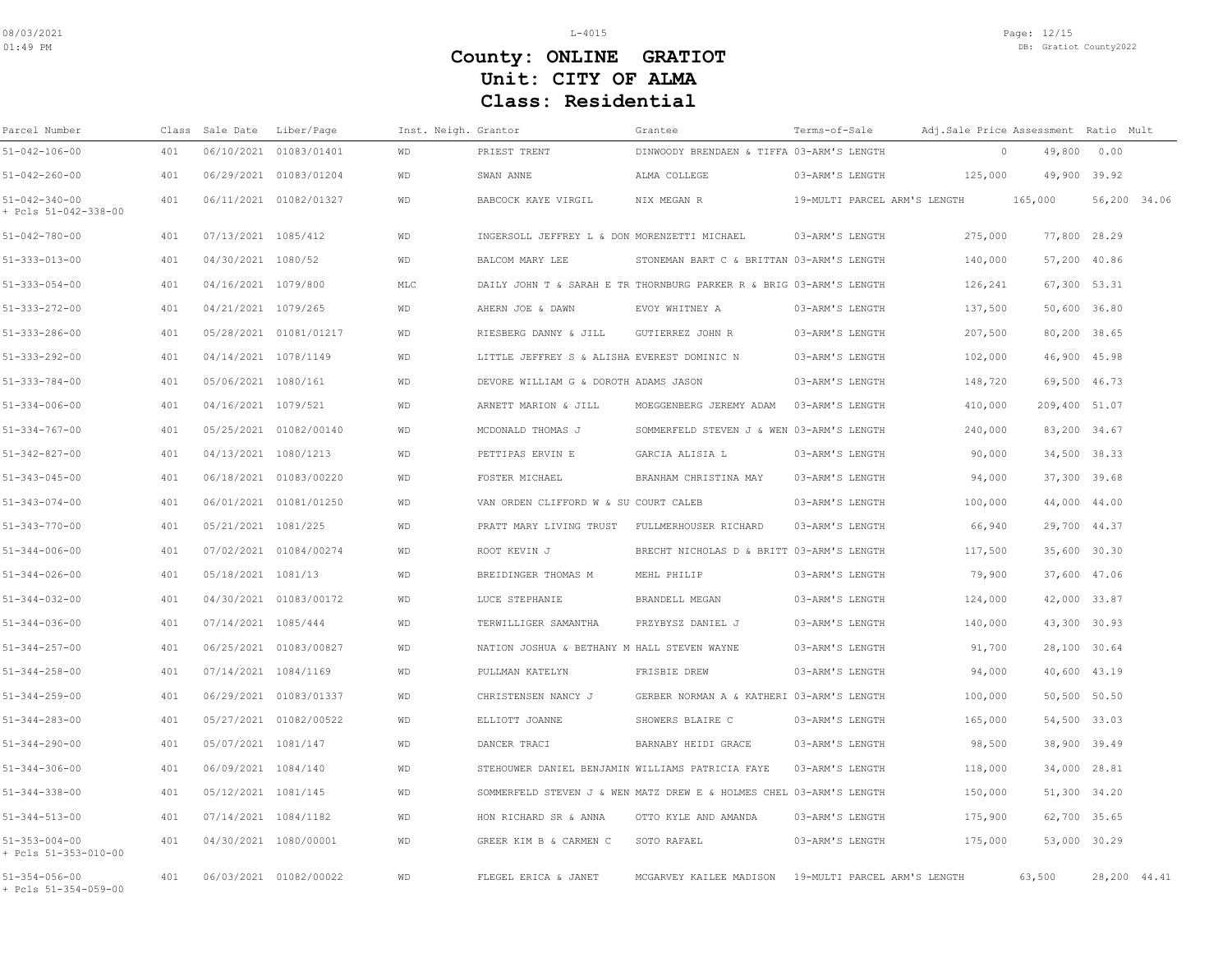L-4015

Page: 13/15 DB: Gratiot County2022

## **Class: Residential Unit: CITY OF ALMA County: ONLINE GRATIOT**

| Parcel Number                                                                                                                                                                                                                                                            |                      | Class Sale Date Liber/Page |                                                                                                                                                                                                    | Inst. Neigh. Grantor                               |                             | Grantee    | Terms-of-Sale                | Adj.Sale Price Assessment Ratio Mult |        |                                   |
|--------------------------------------------------------------------------------------------------------------------------------------------------------------------------------------------------------------------------------------------------------------------------|----------------------|----------------------------|----------------------------------------------------------------------------------------------------------------------------------------------------------------------------------------------------|----------------------------------------------------|-----------------------------|------------|------------------------------|--------------------------------------|--------|-----------------------------------|
| $51 - 354 - 861 - 10$<br>+ Pcls 51-354-515-00, 51-354-516-00                                                                                                                                                                                                             | 401                  |                            | 05/28/2021 01081/01437                                                                                                                                                                             | 4010<br>WD                                         | DUVALL CURTIS R             | DEVON BANK | 19-MULTI PARCEL ARM'S LENGTH |                                      | 77,000 | 27,200 35.32                      |
| Totals 04/01/2021 - 09/30/2021                                                                                                                                                                                                                                           |                      |                            | Conventional                                                                                                                                                                                       |                                                    |                             |            |                              | 61                                   |        | 7,975,851 3,024,000 37.91 1.0000  |
| Totals 10/01/2020 - 09/30/2021                                                                                                                                                                                                                                           |                      |                            | Conventional                                                                                                                                                                                       |                                                    |                             |            |                              | 128                                  |        | 14,781,591 5,950,400 40.26 1.0000 |
| Statistical Mean= 42.130<br>Normalized Average Deviation<br>Average Squared Deviation<br>Square Root of Squared Deviation =<br>Normalized Standard Deviation $=$                                                                                                         |                      | $=$<br>$=$                 | *** *** Statistics for this group (128 in sample) *** ***<br>Median= 41.181 Maximum= 79.861 Minimum= 0.000<br>*** *** Statistics about Mean *** ***<br>0.21122<br>150.33984<br>12.26131<br>0.29104 | (Variance)<br>(Standard Deviation)<br>(Covariance) | (Coefficient of Dispersion) |            |                              |                                      |        |                                   |
| 2 Standard Deviation Range (Low) = $17.60723$ (High) = $66.65249$<br>Normalized Average Deviation<br>Average Squared Deviation<br>Square Root of Squared Deviation =<br>Normalized Standard Deviation =<br>2 Standard Deviation Range (Low) = 16.58460 (High) = 65.77761 | <b>Service State</b> | $\equiv$                   | *** *** Statistics about Median *** ***<br>0.21562<br>151.24706<br>12.29825<br>0.29864                                                                                                             | (Variance)<br>(Standard Deviation)<br>(Covariance) | (Coefficient of Dispersion) |            |                              |                                      |        |                                   |

Price Related Differential (PRD): 1.04656 PRD >1 regressive, < 1 progressive.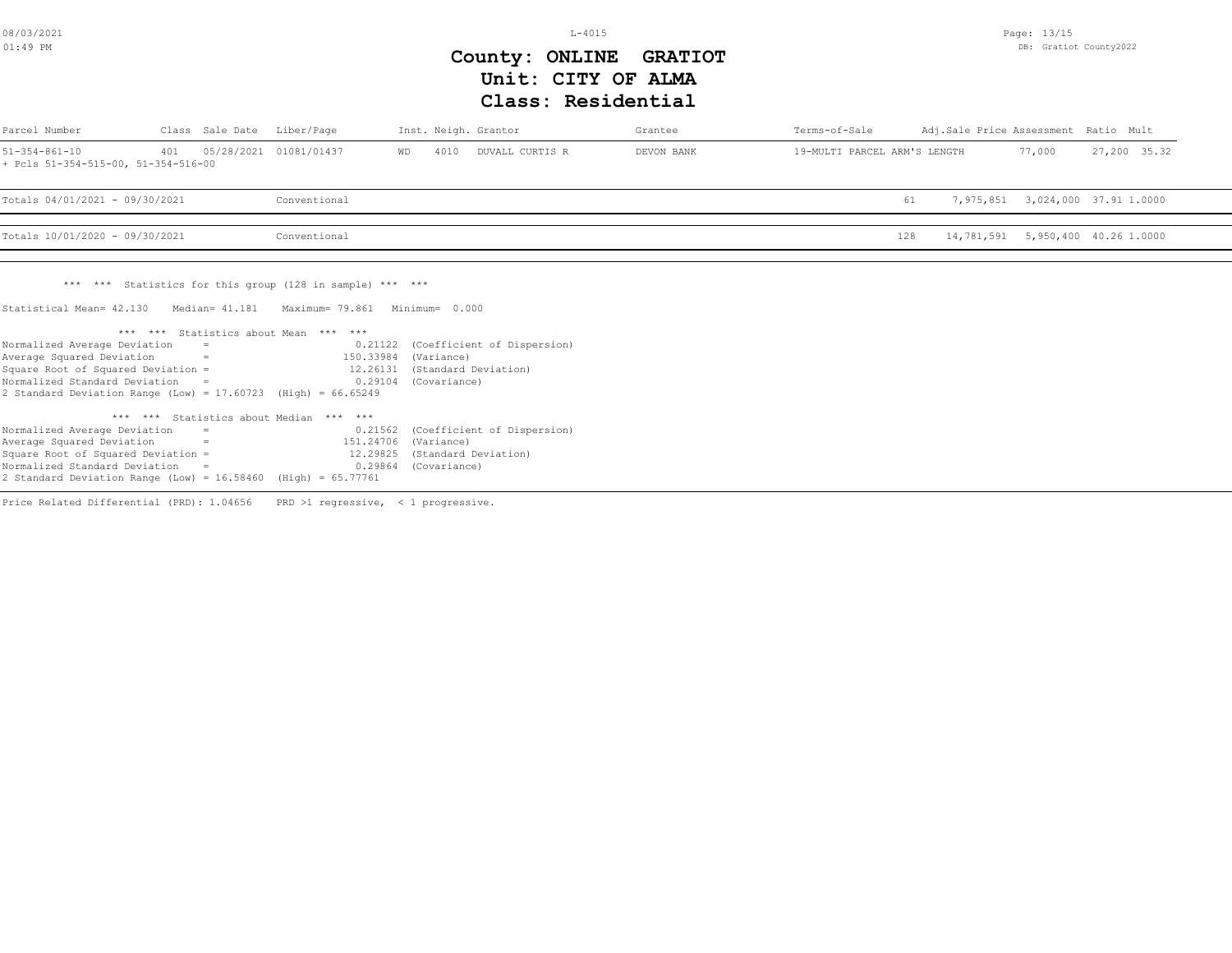L-4015

Page: 14/15 DB: Gratiot County2022

# **Class: Residential Unit: CITY OF ALMA County: ONLINE GRATIOT**

| Parcel Number                                                     |                | Class Sale Date Liber/Page                                | Inst. Neigh. Grantor                | Grantee | Terms-of-Sale | Adj.Sale Price Assessment Ratio Mult      |
|-------------------------------------------------------------------|----------------|-----------------------------------------------------------|-------------------------------------|---------|---------------|-------------------------------------------|
| Totals 04/01/2019 - 03/31/2021                                    |                | Conventional                                              |                                     |         |               | 25,982,620 11,337,600 43.64 1.0000<br>243 |
|                                                                   |                |                                                           |                                     |         |               |                                           |
|                                                                   |                | *** *** Statistics for this group (243 in sample) *** *** |                                     |         |               |                                           |
| Statistical Mean= 44.752                                          | Median= 43.876 | Maximum= 79.861                                           | Minimum= 29.296                     |         |               |                                           |
|                                                                   |                | *** *** Statistics about Mean *** ***                     |                                     |         |               |                                           |
| Normalized Average Deviation                                      |                |                                                           | 0.16312 (Coefficient of Dispersion) |         |               |                                           |
| Average Squared Deviation                                         | $=$            |                                                           | 88.86353 (Variance)                 |         |               |                                           |
| Square Root of Squared Deviation =                                |                |                                                           | 9.42675 (Standard Deviation)        |         |               |                                           |
| Normalized Standard Deviation                                     | $\sim$ $\pm$   | 0.21065                                                   | (Covariance)                        |         |               |                                           |
| 2 Standard Deviation Range (Low) = $25.89814$ (High) = $63.60513$ |                |                                                           |                                     |         |               |                                           |
|                                                                   |                | *** *** Statistics about Median *** ***                   |                                     |         |               |                                           |
| Normalized Average Deviation                                      | $=$            |                                                           | 0.16491 (Coefficient of Dispersion) |         |               |                                           |
| Average Squared Deviation                                         | $=$            |                                                           | 89.63349 (Variance)                 |         |               |                                           |
| Square Root of Squared Deviation =                                |                |                                                           | 9.46750 (Standard Deviation)        |         |               |                                           |
| Normalized Standard Deviation                                     | $=$            | 0.21578                                                   | (Covariance)                        |         |               |                                           |
| 2 Standard Deviation Range (Low) = $24.94098$ (High) = $62.81096$ |                |                                                           |                                     |         |               |                                           |
|                                                                   |                |                                                           |                                     |         |               |                                           |

Price Related Differential (PRD): 1.02558 PRD >1 regressive, < 1 progressive.